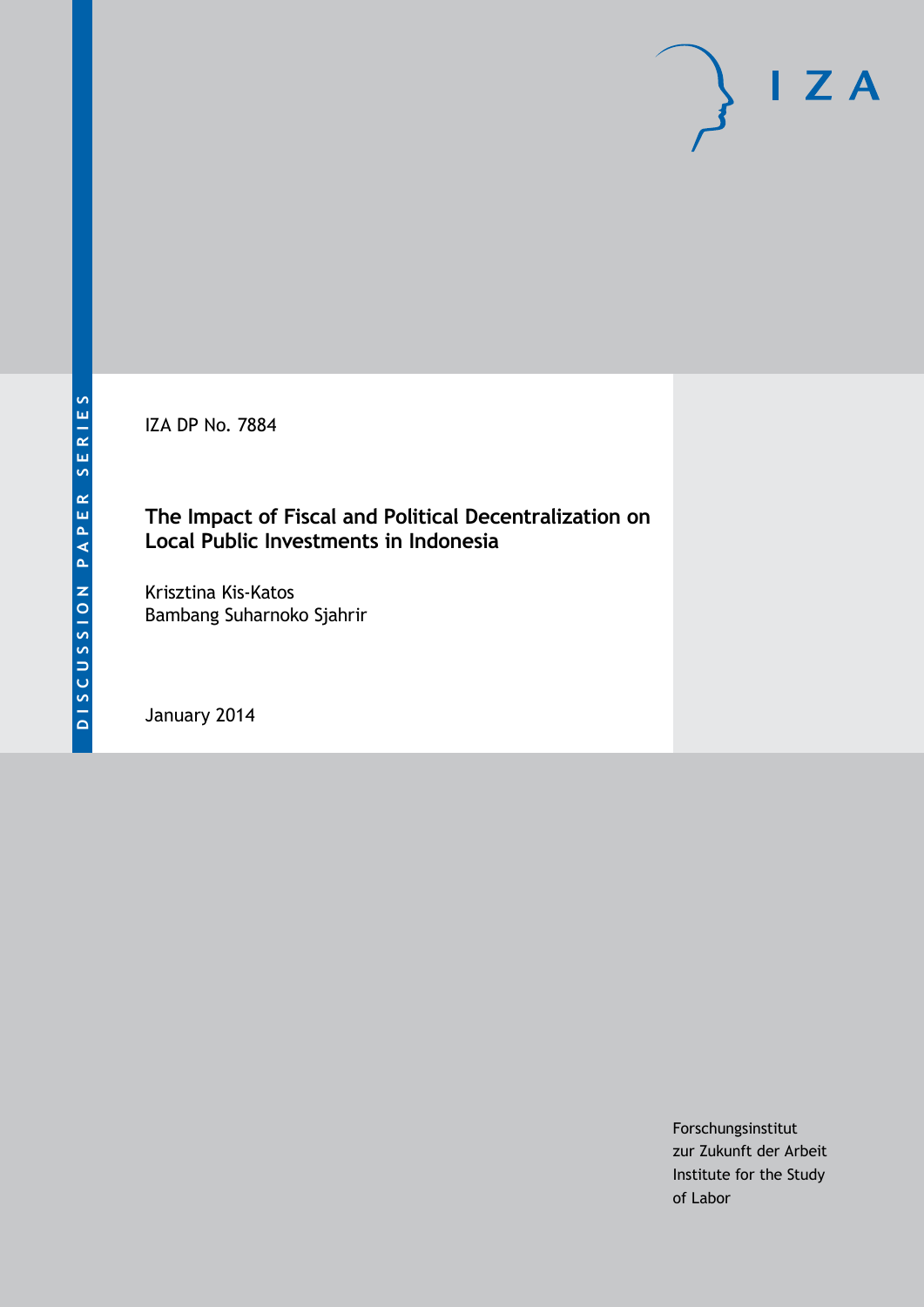# **The Impact of Fiscal and Political Decentralization on Local Public Investments in Indonesia**

**Krisztina Kis-Katos**

*University of Freiburg and IZA*

### **Bambang Suharnoko Sjahrir**

*University of Freiburg*

Discussion Paper No. 7884 January 2014

IZA

P.O. Box 7240 53072 Bonn **Germany** 

Phone: +49-228-3894-0 Fax: +49-228-3894-180 E-mail: [iza@iza.org](mailto:iza@iza.org)

Any opinions expressed here are those of the author(s) and not those of IZA. Research published in this series may include views on policy, but the institute itself takes no institutional policy positions. The IZA research network is committed to the IZA Guiding Principles of Research Integrity.

The Institute for the Study of Labor (IZA) in Bonn is a local and virtual international research center and a place of communication between science, politics and business. IZA is an independent nonprofit organization supported by Deutsche Post Foundation. The center is associated with the University of Bonn and offers a stimulating research environment through its international network, workshops and conferences, data service, project support, research visits and doctoral program. IZA engages in (i) original and internationally competitive research in all fields of labor economics, (ii) development of policy concepts, and (iii) dissemination of research results and concepts to the interested public.

<span id="page-1-0"></span>IZA Discussion Papers often represent preliminary work and are circulated to encourage discussion. Citation of such a paper should account for its provisional character. A revised version may be available directly from the author.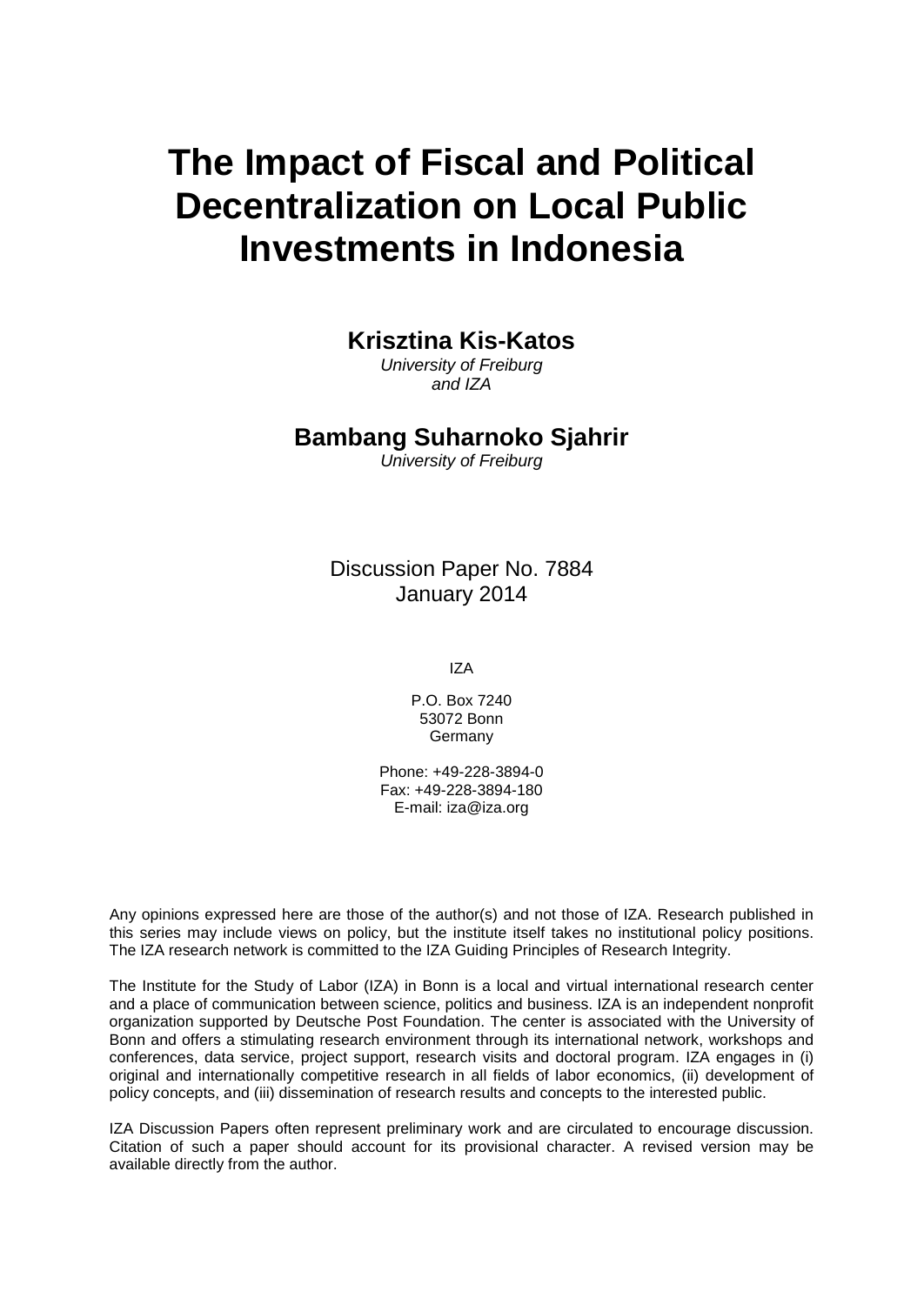IZA Discussion Paper No. 7884 January 2014

# **ABSTRACT**

# **The Impact of Fiscal and Political Decentralization on Local Public Investments in Indonesia[\\*](#page-1-0)**

We investigate the effects of the Indonesian decentralization and democratization process on budget allocation at the sub-national level. Based on panel data for 271 Indonesian districts for the years of 1994 to 2009, we address the determinants of local investment expenditures in public infrastructure in the sectors of education, health, and physical infrastructure. We find that after the dramatic expenditure decentralization of 2001, districts with relatively lower levels of public infrastructure started to invest more in these sectors. In contrast to the marked budgeting changes following fiscal and administrative decentralization, we find no consistent effects of the democratization process on local public investments. Our results reflect initial improvements in local targeting but show no evidence of increasing electoral accountability.

JEL Classification: H72, H75

Keywords: decentralization, democratic elections, budget allocation, Indonesia

Corresponding author:

Krisztina Kis-Katos University of Freiburg Department of International Economic Policy Platz der Alten Synagoge 1 79085 Freiburg Germany E-mail: [krisztina.kis-katos@vwl.uni-freiburg.de](mailto:krisztina.kis-katos@vwl.uni-freiburg.de)

This research has been supported by the German Federal Ministry of Education and Research under the grant no. 01UC0906. We would like to thank Christian von Lübke for sharing the data on the timing of direct elections and the World Bank team in Jakarta for help with the data and helpful discussions. We are also grateful to Raul Caruso, Günther G. Schulze, Thomas Stratmann, and the participants at seminars at the University of Freiburg, the Decentralization and Democratization in Southeast Asia Conference at the University of Freiburg (2011), the Conference in Public Economics at the University of Marseilles (2011), the AEL Conference in Berlin (2011), the World Meeting of Public Choice Societies in Miami (2012), the conference of Contemporary Issues in Southeast Asia in Oxford (2012), and the Silvaplana Workshop on Political Economy in Pontresina (2013) for helpful comments and discussions. All remaining errors are ours.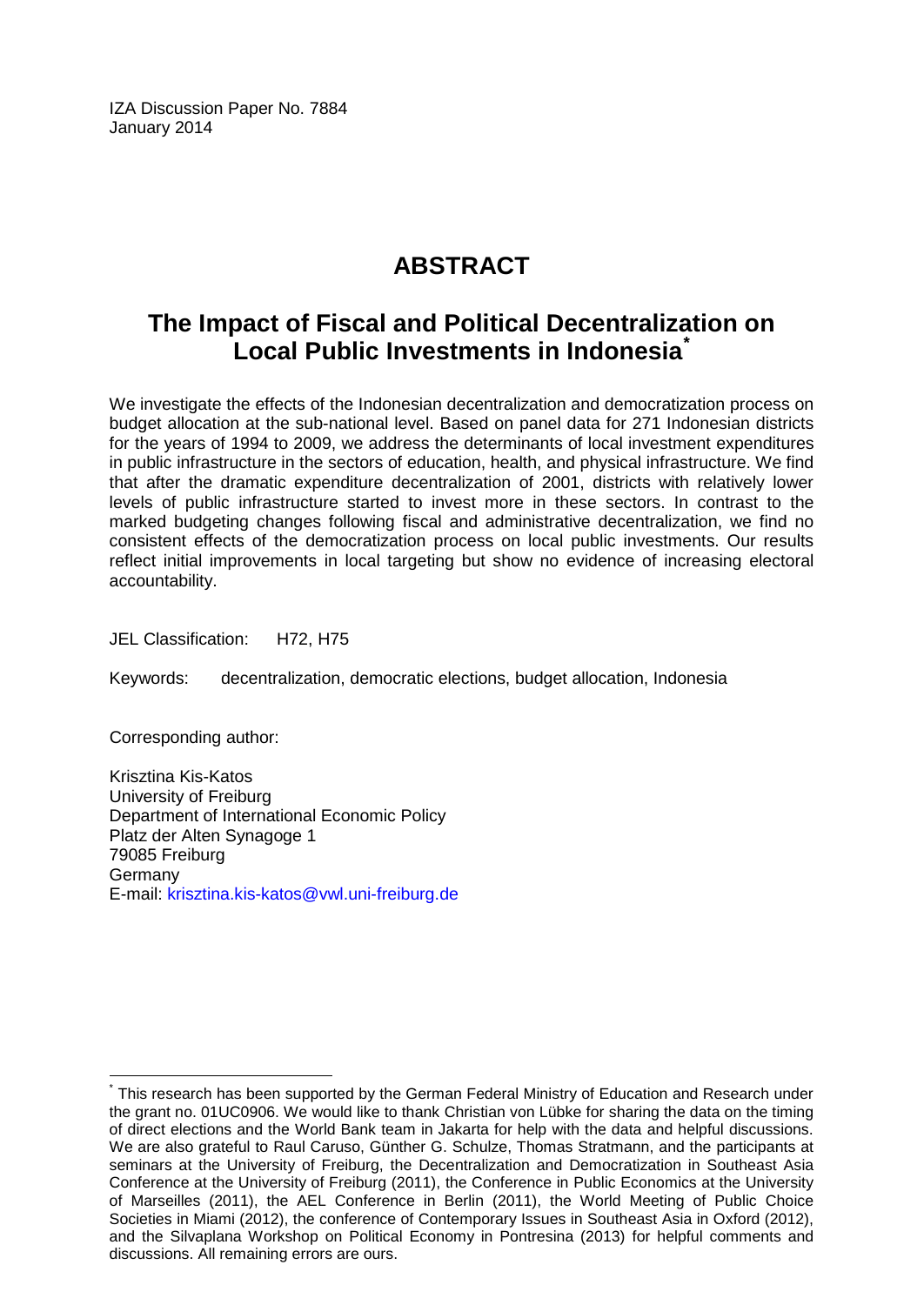#### **1 Introduction**

Decentralization has played a major role on the agenda for institutional reform throughout the world (World Bank 2003a). Internal and external pressures forced many developing countries to increase the administrative, fiscal, and political powers granted to the lower tiers of the government. To understand how these changes affected local public finances is of crucial policy importance. Indonesia's decentralization and democratization of the last decade offers a largescale natural experiment to study the interactions between various forms of decentralization and their effects on local public finance outcomes. The Indonesian decentralization process has led to an extensive devolution of fiscal expenditure and administrative powers to local governments, while the introduction of democratic and later direct elections aimed at increasing electoral accountability at the local level. All these changes were introduced with the aim of improving local public policies; the goal of this paper is to disentangle their effects on the relationship between local public investment expenditures and the existing coverage of local public infrastructure.

The overall effects of decentralization on public service delivery are theoretically ambiguous. Inter-jurisdictional competition for attracting mobile citizens should result in higher responsiveness to local needs (Tiebout 1956), although mobility in developing countries might not be high enough for this effect to dominate (Bardhan 2002). Informational advantages on the side of local governments (Hayek 1948) are also expected to improve the allocative efficiency of public expenditures. These benefits increase with regional heterogeneity of preferences and decrease with spillovers in public goods provision across regions (Oates1972 and Besley and Coate 2003). However, decentralization in developing countries can also bring disadvantages: when the mechanisms of local accountability are relatively weak, local elites can capture the process of public service delivery and disfavour the poor (Bardhan and Mookherjee 2005, 2006a). Improvements in electoral accountability are thus an important prerequisite for efficient local public goods provision (Seabright 1996).

The existing empirical evidence shows that fiscal and administrative decentralization can indeed lead to improved public service delivery. Faguet (2004) documents that in Bolivia, decentralization empowered especially the smaller and poorer districts, which resulted in a higher overall responsiveness to local needs and a shift of public expenditures towards education, health, and sanitation. Solé-Ollé and Esteller-Moré (2005) find that after decentralization, Spanish provinces' investment expenditures on roads and education became more responsive to changes in output, users, and costs. Several other studies show local outcomes improving with the degree of fiscal decentralization. Barankay and Lockwood (2007)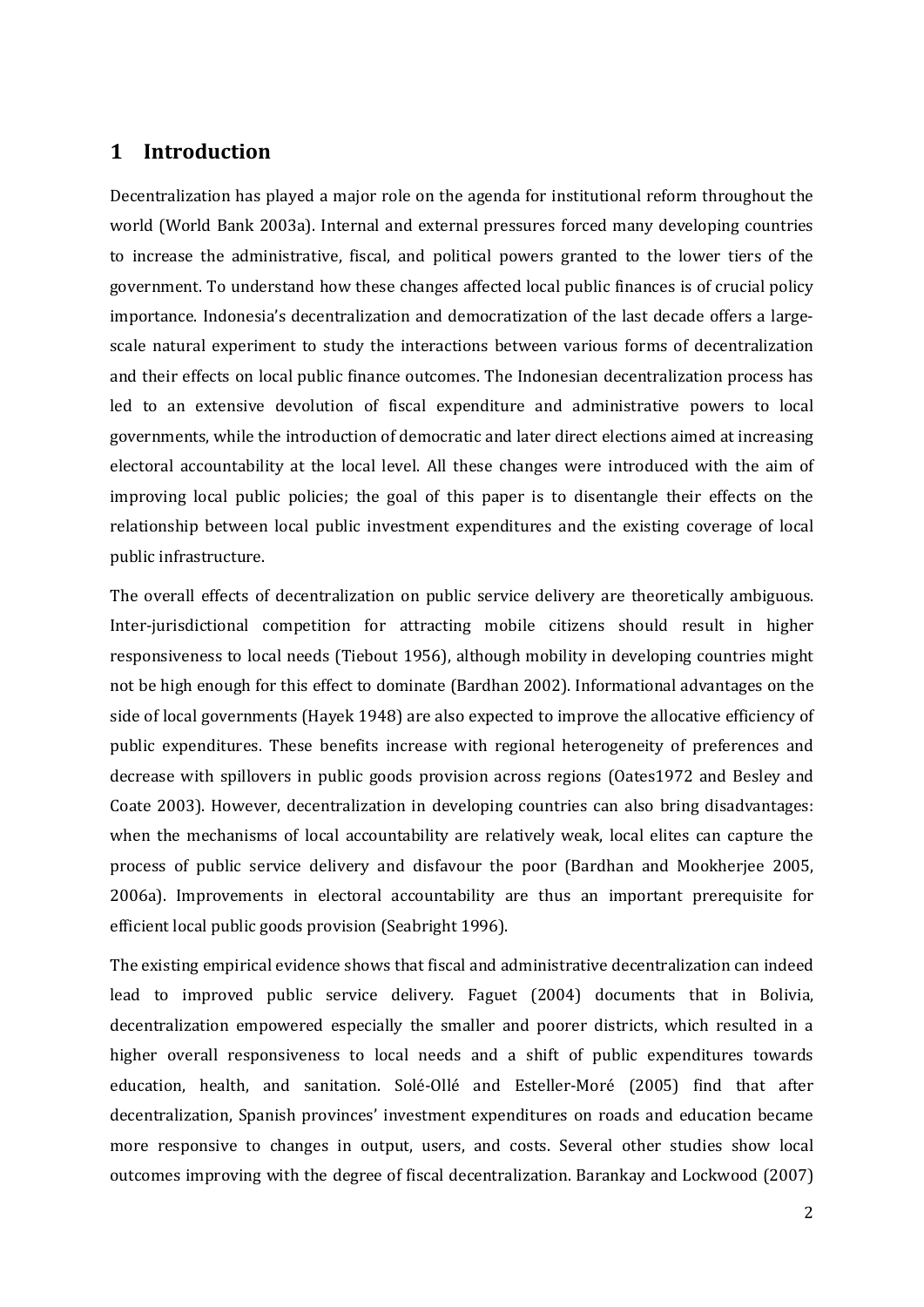find that in Switzerland, education outcomes improve with the increasing share of education expenditures by local counties relative to the Swiss cantons. Cross-country analyses also show various outcomes to be improving with fiscal decentralization (see e.g., Robalino et al. 2001, Khalegian 2004, and Jiménez-Rubio 2011 for health or Fisman and Gatti 2002 and de Mello and Barenstein 2001 for corruption). Informational advantages seem to play a key role in the success of decentralization. For instance, localities are found to be considerably better at targeting antipoverty programs than the central government (see Alderman 2002 for Albania and Galasso and Ravallion 2005 for the Food-for-Education Program in Bangladesh), or, at least, to be able to achieve higher local satisfaction (Alatas et al. 2012).1

However, there is also a growing body of evidence on deficiencies of accountability in decentralized settings. Empirical evidence documents a serious extent of elite capture (Reinikka and Svensson 2004) as well as missing benefits from decentralization to the [ve](#page-4-0)ry poor (e.g., Bardhan and Mookherjee 2006b and Galiani, Gertler, and Schargrodsky 2008).<sup>2</sup> Experimental evidence shows that in Indonesia, top-down monitoring has had a larger impact on cur[bi](#page-4-1)ng corruption than local monitoring, which was subject to local elite capture (Olken 2007).<sup>3</sup> In China, newly elected village heads in China tend to provide more public services relative to the appointed cadres (Zhang et al 2004). In India, political geography and politicians' identity affected the distribution of public goods (Besley et al 2004). As for political decentralization, the cross-country analysis by Enikolopov and Zhuravskaya (2007) argue that the presence of strong national political parties can mitigate local capture by acting as a disciplining device for local politicians.

Indonesia provides a unique opportunity to compare the effects of fiscal and political decentralization on local expenditures in a developing country. Its fiscal and administrative decentralization took place in 2001 in a "big bang" fashion, dramatically increasing the expenditure powers of the then 299 districts while leaving most revenue sources centralized.<sup>[4](#page-4-2)</sup> In a parallel process, districts also gained considerable political powers. In 1999, local parliaments

j

<sup>1</sup> However, targeting inequalities can arise if not only expenditure but also revenue decentralization takes place (Ravallion, 2007).

<span id="page-4-0"></span><sup>2</sup>This stays in strong contrast with the policy expectations of large benefits from decentralization for the poorest (World Bank 2003a).

<span id="page-4-1"></span><sup>3</sup>Further experimental results show that the effects of local public monitoring on public service delivery are strongly context-specific: Björkmann and Svensson (2009) document large improvements in monitoring of health care services in Uganda after a NGO campaign, while Banerjee et al. (2010) find no improvements through beneficiary monitoring in the educational sector in India.

<span id="page-4-3"></span><span id="page-4-2"></span><sup>4</sup> Among developing countries, asymmetric fiscal decentralization is fairly common. Countries opt for a considerably stronger decentralization of expenditures than of revenues partly because of a low tax base and the relatively lower importance of taxes in total government revenues (Gadenne and Singhal 2013).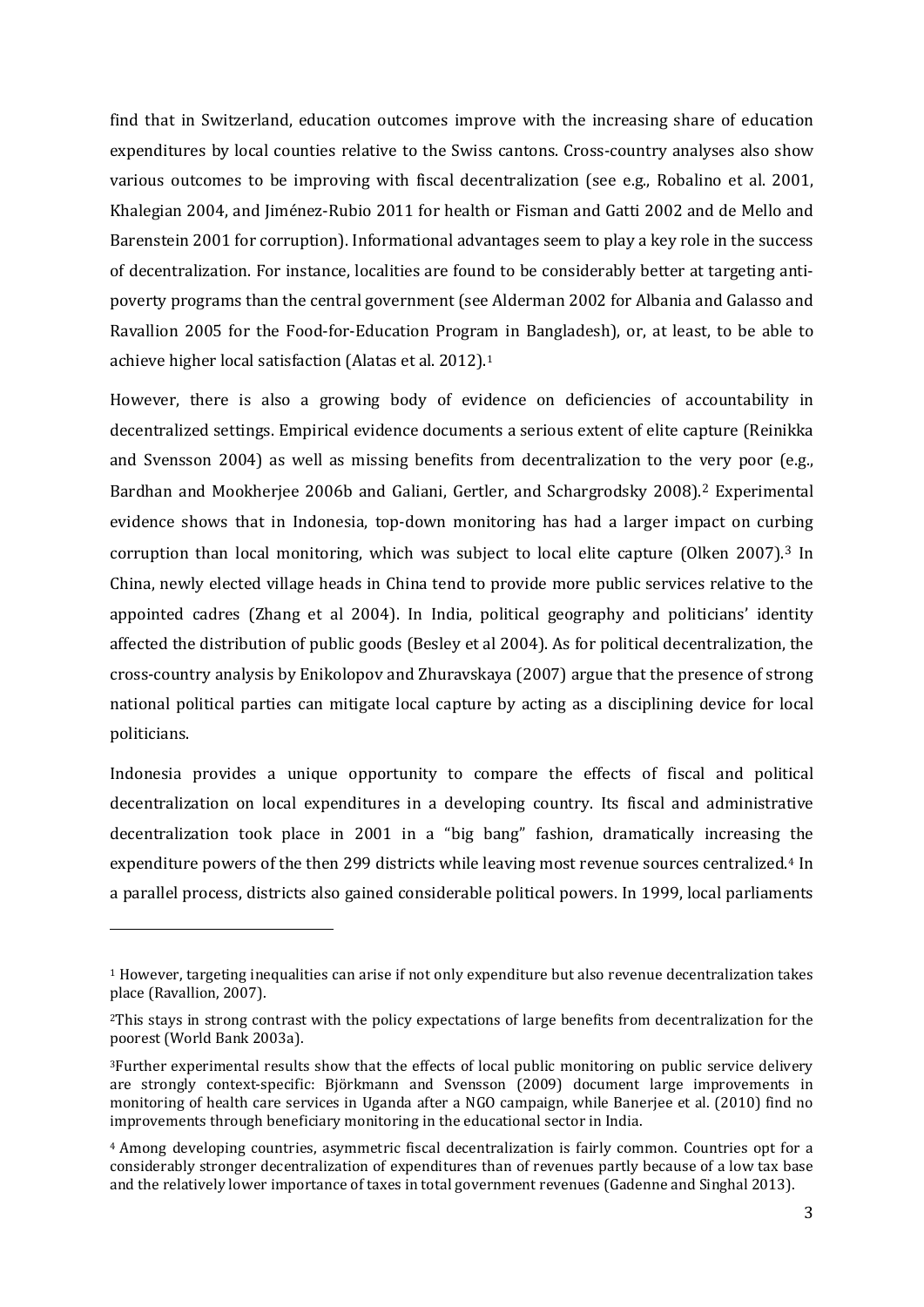were formed in democratic elections for the first time: they became the new local legislative units and gradually started to elect the new heads of the local executive. In an attempt to further increase electoral control over the local governments, a further electoral reform introduced direct elections of the district heads in 2004.

The effects of Indonesia's fiscal decentralization and democratization processes can be distinguished from each other due to differences in their timing. Although the effects of the "bigbang" of fiscal and administrative decentralization of 2001 cannot be cleanly disentangled from a common time effect, the dramatic change in fiscal and administrative procedures makes it very likely that our analysis captures the decentralization effect itself instead that of further confounding factors. By contrast, the timing of the local democratization process was determined in a quasi-random way as all district heads were allowed to serve their full term before changes in procedures could take place. The shifts to democratically and later to directly elected heads of local executive happened in an idiosyncratic way, and thus their effects on budgeting outcomes can be directly identified.

Indonesia's large size and vast economic and social diversity result in a large variation in public infrastructure and investment levels across the districts. We base our analysis on a unique dataset that contains consistent time series for 15 years of public investment expenditures by 271 Indonesian districts in three major sectors: education, health, and infrastructure. We explain the evolution of these investment expenditures by panel models including district and time fixed effects while also controlling for public infrastructure coverage in the previous period, district revenues, district GDP, and urbanization. Our central explanatory variables consist of indicators for decentralization and the democratic and later direct elections of the district heads. We measure the effects of decentralization through an average decentralization effect but also through the fiscal channel of increased district revenues and compare the effects of decentralization with those of democratization and direct elections.

From a theoretical perspective, the effects of fiscal and political decentralization on budgeting outcomes are a priori unclear. If inter-jurisdictional competition and electoral considerations make local governments more responsive to local constituencies, districts that have a considerably lower coverage of public infrastructure than others should increase their investments in local public infrastructure once granted spending powers. Moreover, if democratically elected local governors are more strongly constrained by electoral accountability, we expect this convergence effect to become stronger with the democratization process. If, however, electoral accountability mechanisms are dysfunctional, local elite capture can limit the convergence across districts. In order to test for whether districts with relatively lower levels of public infrastructure invested ceteris paribus more in infrastructure after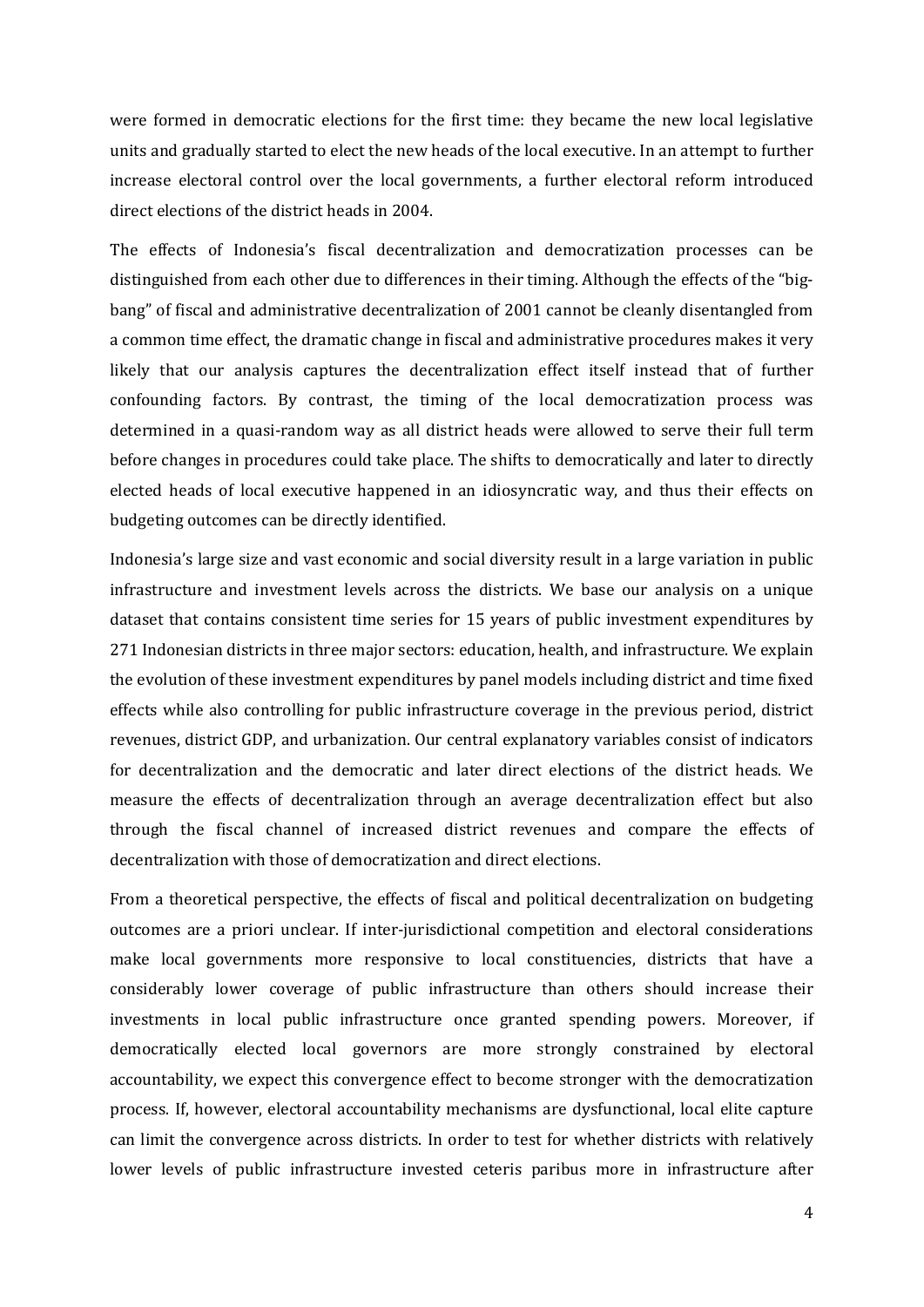decentralization and/or democratization, we focus on the interaction between indicators for the decentralization and democratization process and the lagged level of public infrastructure coverage.

Our main findings document that after expenditure decentralization, local governments indeed became more responsive to lower levels of local public infrastructure. Local public expenditures in all three sectors increased due to increasing local fiscal size (expenditure decentralization) and this effect was larger than what can be explained by the fiscal revenue effect only. More importantly, investment expenditures increased in all three sectors by more in those districts where the level of public infrastructure was originally lower. By contrast, we do not find comparably strong effects of the democratization process. Neither democratic nor direct elections of local heads led to consistent increases of public infrastructure investments in districts with lower coverage levels. If anything, there is some evidence for a reversal of the favourable decentralization effect with the progression of the democratization process. Directly elected heads invested less in the healthcare infrastructure in districts with relatively worse public healthcare coverage rates.

By using both pre- and post-decentralization data, our study is the first to compare the effects of fiscal and political decentralization on local public finance decisions in a developing country. Existing empirical evidence on decentralization and service delivery in Indonesia focuses on the governments' fiscal behaviour in the aftermath of fiscal decentralization. Lewis (2005) finds local government spending to be correlated with local poverty levels. Kruse et al. (2012) document that health spending at the local level is mostly driven by the size of the central government's transfers and increases the overall utilization of public health care facilities. Skoufias et al. (2011) compare districts around the first direct elections (pre-2005 and in 2006) and document larger increases in expenditures in districts with directly elected heads. At the same time, they do not find these increases to be robustly related to local needs. Burgess et al. (2011) show the presence of a strong local electoral cycle in illegal logging. Moreover, direct elections have also resulted in an electoral cycle in unspecified—and hence unaccounted for administrative expenditures (Sjahrir et al 2013a) as well as in an increased local occurrence of corruption cases (Valsecchi 2013).<sup>[5](#page-4-3)</sup> There is also evidence for local autonomy affecting the investment climate as local governments tend to misuse business licenses and permits (Kuncoro 2006 and Henderson and Kuncoro 2010). Our paper complements this body of evidence on the

<span id="page-6-0"></span>-

<sup>5</sup> Moreover, Sjahrir et al (2013b) document that administrative (over-)spending by districts in the aftermath of decentralization is related to the strength of local concentration of political power.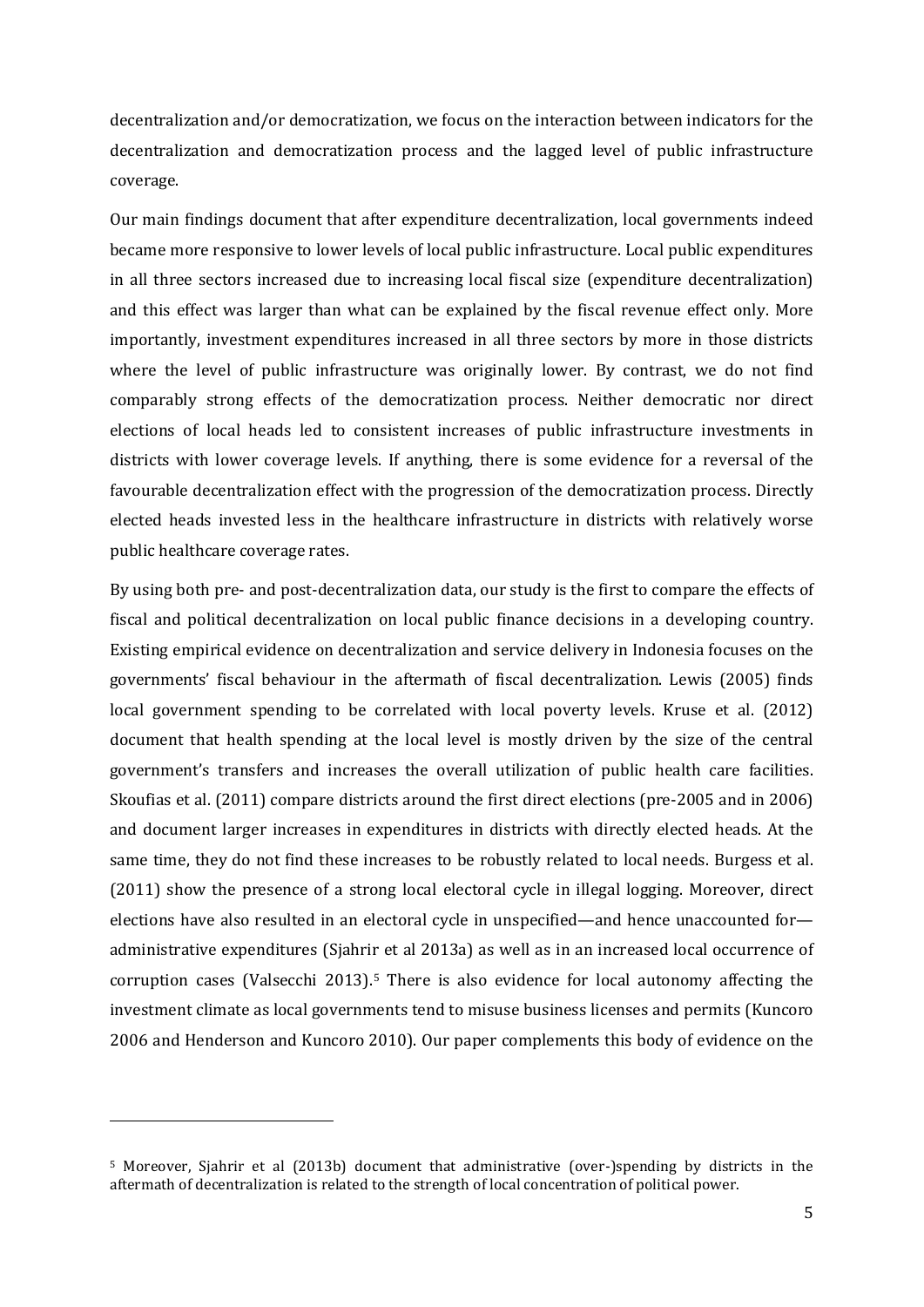negative effects of the local democratization process in Indonesia by contrasting these with the potentially more favourable effects of fiscal decentralization.

The remainder of this paper is organized as follows. Section [2](#page-7-0) outlines the decentralization process in Indonesia, section [3](#page-11-0) describes data sources, and section [4](#page-13-0) presents and discusses the applied empirical approach. Section [5](#page-17-0) presents the results and discusses robustness issues. Section [6](#page-19-0) concludes.

#### <span id="page-7-0"></span>**2 Decentralization in Indonesia**

Decentralization in Indonesia was triggered by the democracy movement and long suppressed dissatisfaction with the centralized government. After being severely hit by the 1997 economic crisis, Indonesians called for democracy and forced president Soeharto to step down and end his 33 years old authoritarian "New Order" regime. The country faced serious threats of disintegration from regions with a history of armed conflict, such as Aceh and East Timor, and from natural resource rich regions, such as Papua. These regions had long been suppressing dissatisfaction with the centralistic government and unequal distribution of power and wealth.

The first democratic elections in 1999 marked the beginning of the new era. The caretaker government, led by Habibie, conducted more open general elections in June 1999, which involved 48 political parties as opposed to only three parties under the 'New Order' regim[e.](#page-6-0) The opposition party (PDIP at that time) won the elections with al[mo](#page-7-1)st  $34\%$  of the votes,<sup>6</sup> but Suharto's political party (Golkar) was still strong and came second.<sup>7</sup> This new election changed the composition not only of the national but also of the local parliaments. The decentralization process progressed rapidly. The parliament approved the decentralization laws in May 1999 (law 22/1999 on regional autonomy and law 25/1999 on intergovernmental fiscal relations). In 2001, the central government transferred 67% of its 3.9 million civil servants, some government assets, and documentation to the regions (World Bank 2003b). The new intergovernmental fiscal scheme resulted in a doubling of the central government transfers to the regions as compared to 1999 (World Bank 2007). Indonesia decentralized in several dimensions–political, fiscal, and administrative–simultaneously.

Administrative decentralization involved the granting of autonomy to two levels of the government: to provinces and *Kabupaten* and *Kota* (districts and cities, for simplicity referred to

j

<span id="page-7-2"></span><sup>6</sup> Source: Homepage of General Election Commission (KPU). http://www.kpu.go.id.

<span id="page-7-1"></span><sup>7</sup> This was due to Indonesia's special democratic transition, which accommodated all major political players instead of distancing the new democratic regime from the old 'New Order' (Aspinall 2010).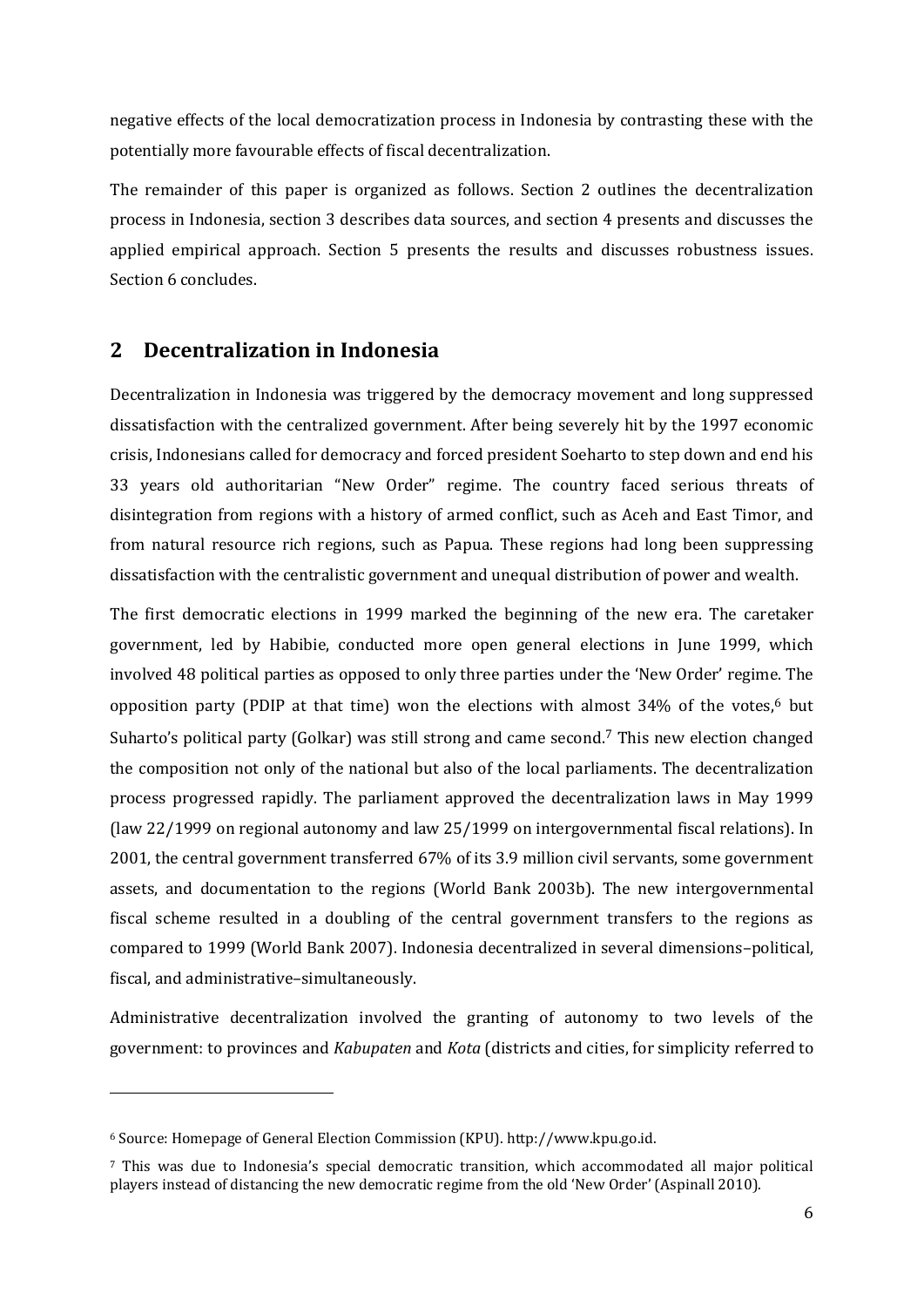as districts or local governments). Only the governmental functions of defence, security, justice, foreign affairs, fiscal affairs, and religion remained in the hands of the central government. Provinces were set to coordinate and perform the functions affecting more than one local government. All other functions became the responsibility of local governments. The two levels of autonomous government have no hierarchic relationship, but provincial governors acted as the central government's representatives in the region. Administrative decentralization increased the number of local governments by almost 40%, from 26 pr[o](#page-7-2)vinces and 292 local governments in 1999 to 33 provinces and 451 local governments in 2008.<sup>8</sup> Some of these newly created local governments lacked human resources and infrastructure to deliver public services (Decentralization Support Facility 2007). The splitting of districts followed fiscal incentives, natural resource endowments, geographic dispersion, and political and ethnic diversity (Fitrani et al 2004). In October 2004, Indonesia redesigned its decentralization by issuing the revised versions of the decentralization laws (Law 32/2004 on regional autonomy and Law 33/2004 on intergovernmental fiscal relations). These introduced local direct elections to strengthen local accountability while also giving provinces supervisory powers (instead of powers of coordination) and strengthening their role as representatives of the central government, particularly in the area of planning and budgeting.

Political decentralization took place in two distinct steps. Law 22/1999 gave autonomy to the newly democratically elected local parliaments (*Dewan Perwakilan Rakyat Daerah*/DPRD) to elect the heads of local governments. However, local parliaments still needed to work with the heads of local governments from the 'New Order' regime until the latters' mandated five-year term ended. Thus, at the end of their tenure, the heads of local governments were gradually substituted by those elected by the members of the local parliaments (cf. Table 1): in 178 districts, the heads of local governments were already democratically elected by the new local parliaments before the administrative and fiscal decentralization took place in 2001, while by the end of 2004, almost all local governments were headed by democratically elected leaders.

The second step of political decentralization introduced direct elections of regional government heads and DPRD members and abolished reservations for the military. Direct elections of the heads of regional governments were once again impleme[nte](#page-8-0)d only gradually as the central government allowed the incumbents to finish their term.<sup>9</sup> The first local direct elections

j

<span id="page-8-1"></span><sup>8</sup> Numbers are based on General Allocation Grant (DAU) data published by the Ministry of Finance.

<span id="page-8-0"></span><sup>9</sup> By law, the head of the local government could only serve for two consecutive periods. Those who were serving their second term already were not allowed to enter local direct elections (Hofman and Kaiser 2006 and Schiller 2009).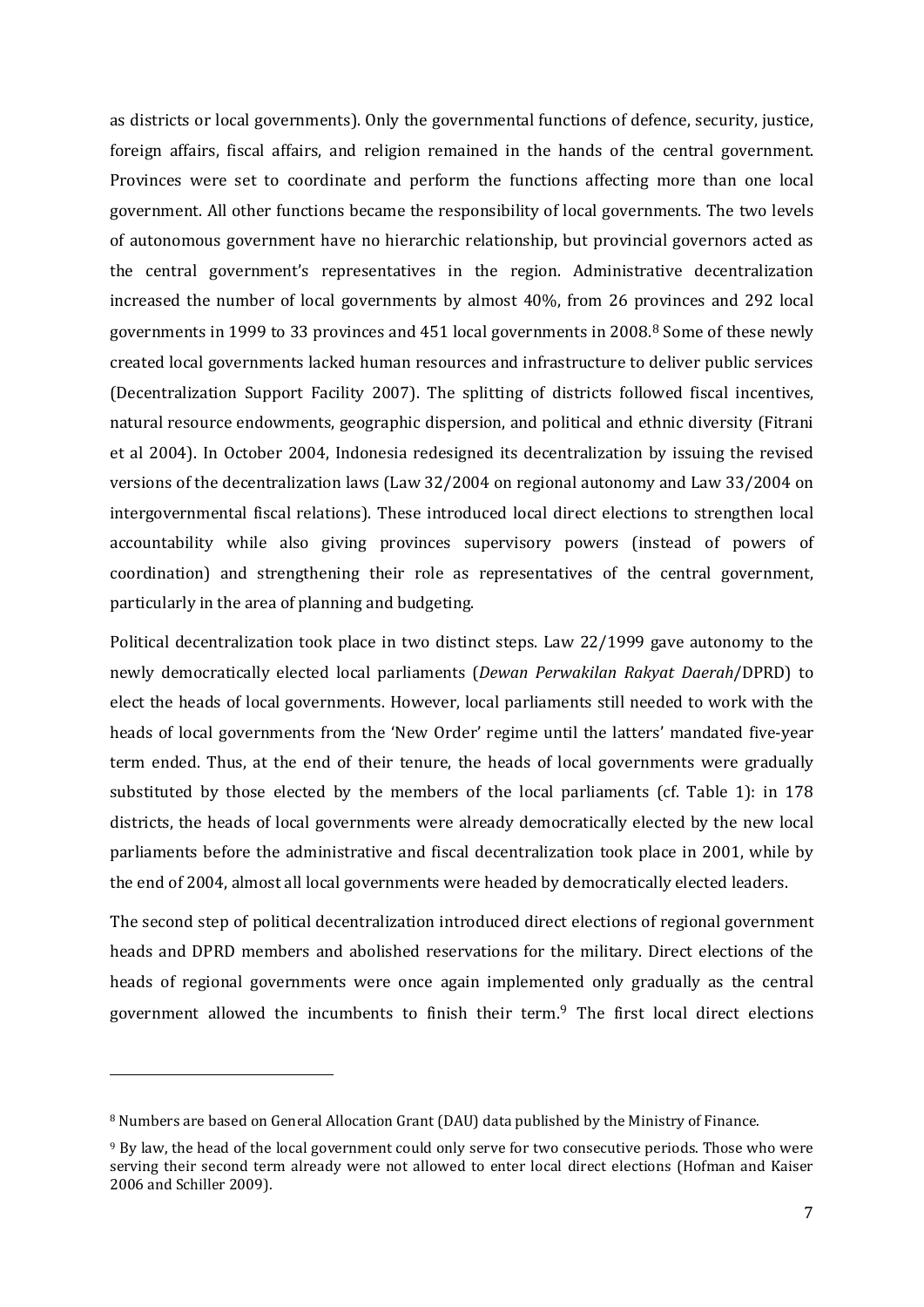(*Pemilihan Langsung Kepala Daerah/Pilkada*) were conducted in the second half of 2005; by the end of 2009, more than 80% of the local governments already held direct elections. The timing of office entry for both the democratically elected and the directly elected local government heads was purely based on the tenure of the incumbent, which was path-dependent and historically predetermined. This allows us to consider variations in the timing of the democratically and later directly elected local heads of governments as exogenous and to use them to identify the effects of the democratization process on the responsiveness of public expenditures to local infrastructure coverage.

Administrative and fiscal decentralization in Indonesia transferred resources and responsibilities for basic services directly to the level of local governments. Fiscal decentralization resulted in a new system of intergovernmental fiscal relations, mostly affecting the expenditure side. By 2007, the regional governments managed 36% of total government expenditures but only 10% of total government revenues; most taxes were still set and administered by the central government (World Bank 2007). Prior to decentralization, all provincial and local expenditures were earmarked and administered through the ministries' offices at the provincial and local government level. The main revenue sources included the Subsidy for Autonomous Regions (*Subsidi Daerah Otonom/SDO*), which was earmarked for salaries and recurrent expenditures, and the Presidential Instruction Fund (*Dana Inpres*), which was earmarked for development projects (World Bank 2003b). Since fiscal decentralization, regions have received central government transfers to secure the provision of basic public services. In contrast to the pre-decentralization period, a large part of these transfers (shared tax and natural resource revenues and payments from the General Allocation Grants, *Dana Alokasi Umum*/DAU) is not earmarked and can be freely allocated by the regions. Additionally, regions also r[ec](#page-8-1)eive earmarked revenues in form of the Special Allocation Grant (*Dana Alokasi Khusus*/DAK).<sup>10</sup>

After decentralization, large parts of the three sectors included in our analysis (education, health, and infrastructure) became the sole responsibility of the local governments. Local governments are responsible for the first nine years of [ed](#page-9-0)ucation, which include six years of primary and three years of junior secondary education.<sup>11</sup> Although the division of roles and

-

<sup>10</sup> The resource rich provinces of Nanggroe Aceh Darusalam (NAD) and Papua also receive payments from a Special Autonomy Fund. In addition, Papua receives a higher share of the shared revenues from natural resources (World Bank 2007).

<span id="page-9-1"></span><span id="page-9-0"></span><sup>11</sup>In principle, local governments are also responsible for senior secondary education, but in practice, senior secondary schools are usually funded by the provinces. For discussions on the funding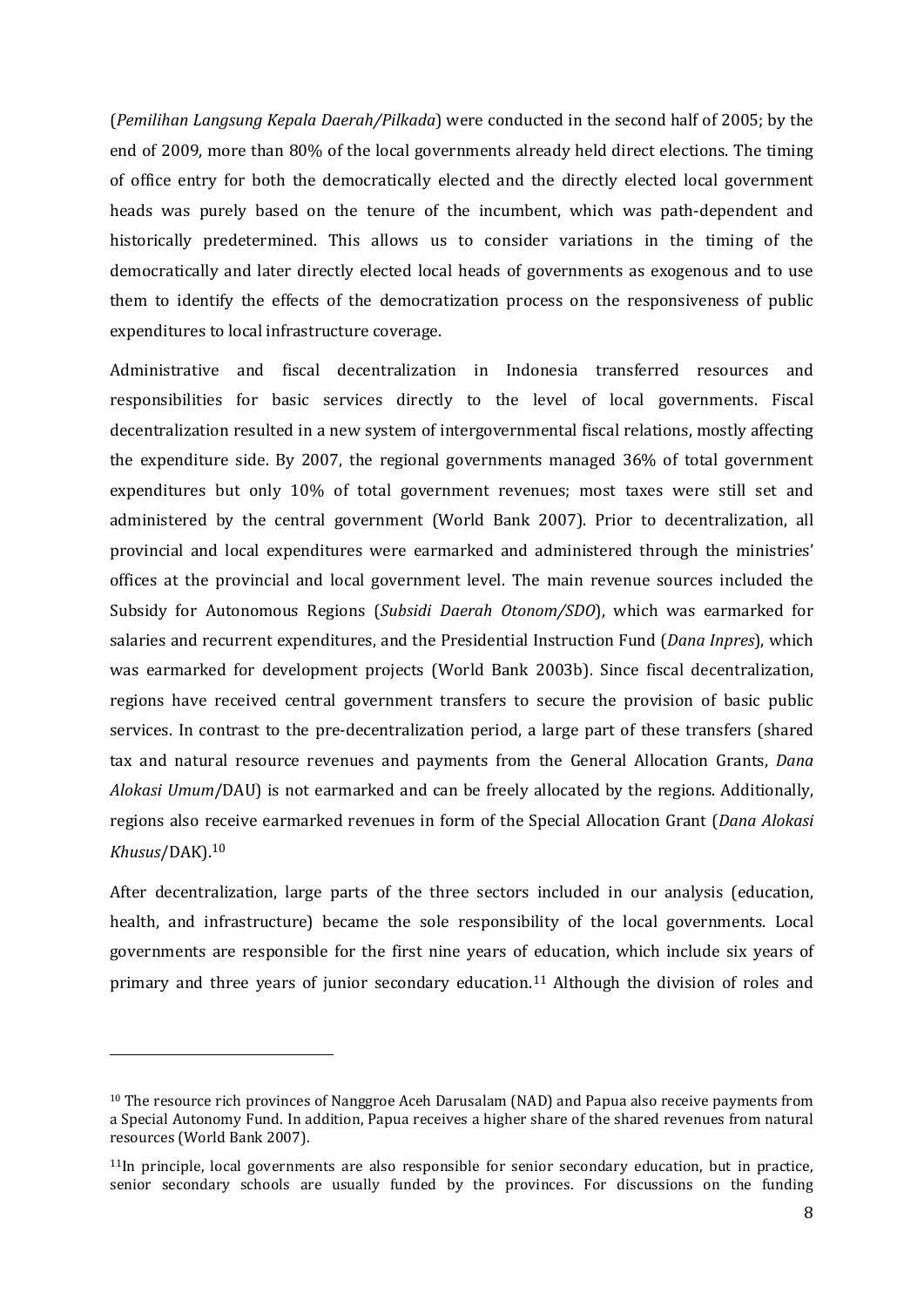responsibilities is not entirely clear, local governments also became responsible for the majority of primary healthcare services, their financing, and human resources (World Bank 2008a). The primary providers of community health services, the health clinics (*Puskesmas),* became financed exclusively by the local governments. The responsibility for roads, transportation, and water services was also transferred to the local governments. As for the network of national, provincial, and district roads, the local governments became responsible for the latter. They are now also responsible for the water services and own the local water supply utilities (World Bank 2007) but are not responsible for the electricity sector.

Real per capita development expenditures by the local governments have been fairly constant before decentralization, with a crisis-related decrease in 1998 and 1999 (Figure 1, upper panel). Since then, development expenditures have been steadily rising, which shows a substantial increase in the fiscal scope at the local level. The increases were largest in health development expenditures, which started from relatively low levels as compared to education and infrastructure. After decentralization, the variation in investment expenditures also increased somewhat across districts, although to a sectorally varying degree.

At the same time, service coverage in education, health, and physical infrastructure also improved (cf. Figure 1, lower panel). While primary school attendance has been almost universal in Indonesia for the last decade, the gaps in junior secondary school enrolment rates are still considerable. This is partly because of lack in physical infrastructure. In 1999, there was only one junior secondary school for about 400 children aged 13 to 15 years. This improved over time, in 2008, one school was available for about 300 children. The share of villages with paved roads also increased (from 64 to 69% from 1999 to 2008), while the average number of health clinics per 10,000 of population stayed relatively constant over the same time period. The variation across local governments in public service coverage levels is also large. Some local governments have one school for less than 150 junior secondary aged children, while others have only one school for almost 1000 children. In many cities in Java and Sumatra, virtually all roads are paved, while rural local governments in e.g., central Kalimantan have less than 6% of their roads paved.

-

arrangements between the provincial and local governments see World Bank (2005, 2008b, 2008c) and Australia-Nusa Tenggara Assistance for Regional Autonomy (2009).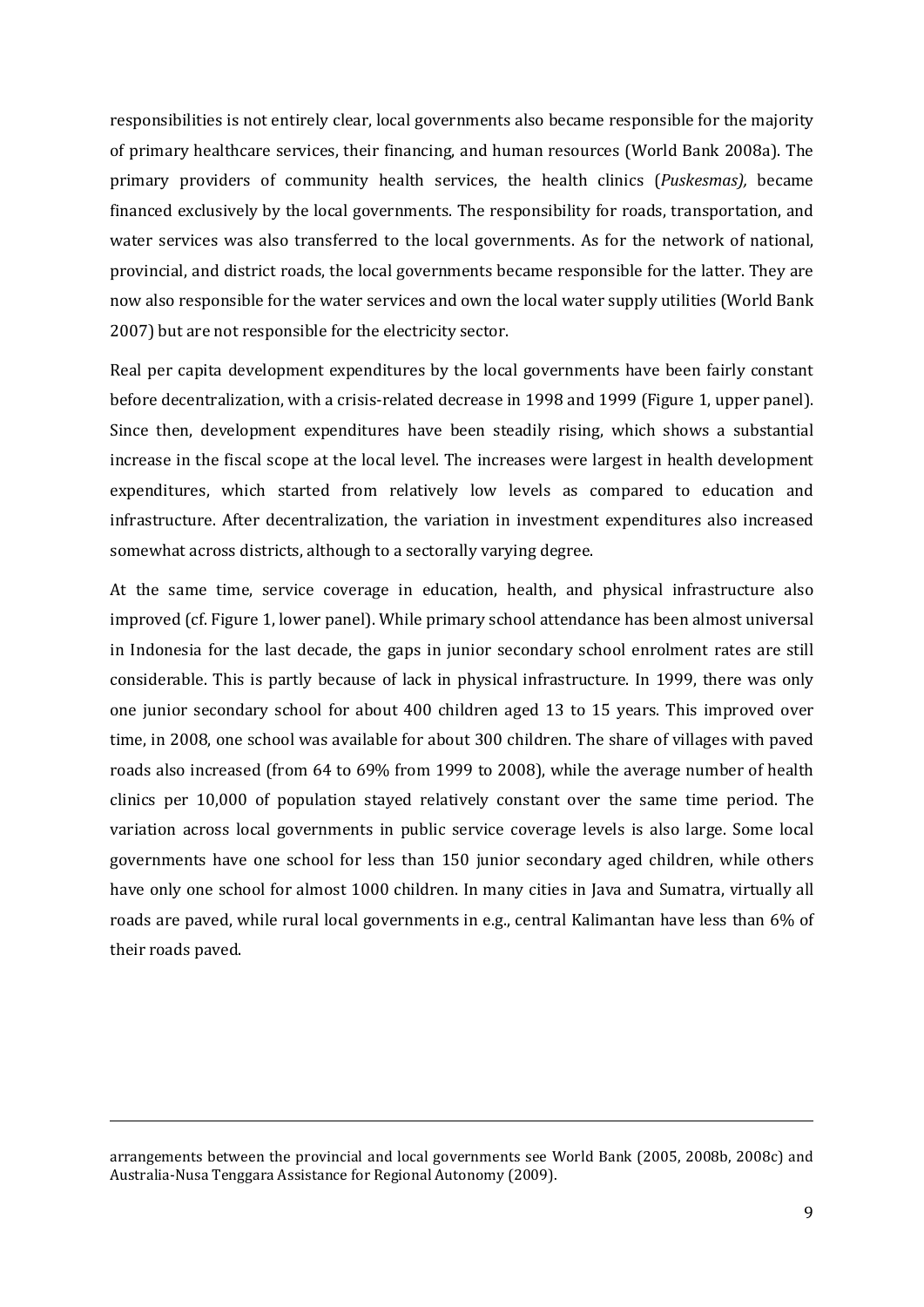#### <span id="page-11-0"></span>**3 Data**

Our panel dataset includes 271 Indonesian local governments from 1994 to 2009. From the original 292 local governments, we exclude those located in Aceh and Papua due to missing data and also opt for excluding the structurally strongly different national capital Jakarta. The period of observation is restricted by data availability, especially by the availability of local budget data, but contains a uniquely long series of observations of 16 years, spanning both the years before and after decentralization (7 years before and 9 years after). Missing fiscal data due to incomplete or delayed reporting (or missing further controls) restricts our sample to 3707 observations, resulting in an average of 13.7 years of observation per district.

After decentralization, the number of local governments increased considerably due to district splits and the proliferation of new local governments. In order to ensure comparability of budget figures over time, we treat the newly formed districts together with their origin districts: We combine their fiscal and socio-economic data to fit the original frame of observation and include an indicator for district splits as a further control in all regressions. We investigate the sensitivity of our results to districts splits in sectio[n 5.2.](#page-19-1)

Our dependent variables are given by per capita sectoral development expenditures (see [Table 2](#page-27-0) for descriptive statistics), which capture fiscal resources spent on investments in public infrastructure. The three sectors, education, health, and physical infrastructure, play a major role in local expenditures: they constituted more than half of the local government development budgets in 2009. The main source of the local government budget data is the Regional Fi[na](#page-9-1)ncial Information System (*Sistem Informasi Keuangan Daerah*/SIKD) of the Ministry of Finance.<sup>12</sup> This database allows us to access both expenditure and revenue data, however, fiscal years have to be adjusted in order to make the pre and post decentralization budget comparable. We focus on development expenditures since this is the only budgeting category that can be consistently traced back across changing budgeting rules. To map and match the different budget rules we follow the mapping procedure developed by the World Bank (2005, 2007,2009).

To capture the available stock of public infrastructure, we focus on outcomes that became unambiguously the responsibility of the districts under the decentralized regime. In the education sector, we measure the stock of junior secondary schools sinc[e](#page-11-1) it is still dynamically evolving, whereas primary education is almost universal in Indonesia.<sup>13</sup> We measure public educational infrastructure by the density of junior secondary schools per 100 of junior

<span id="page-11-2"></span>j

<sup>12</sup> See http://www.djpk.depkeu.go.id.

<span id="page-11-1"></span><sup>13</sup> The large increases in primary school attendance were partly due to large-scale school construction programs that took place in the mid-eighties (Duflo 2001).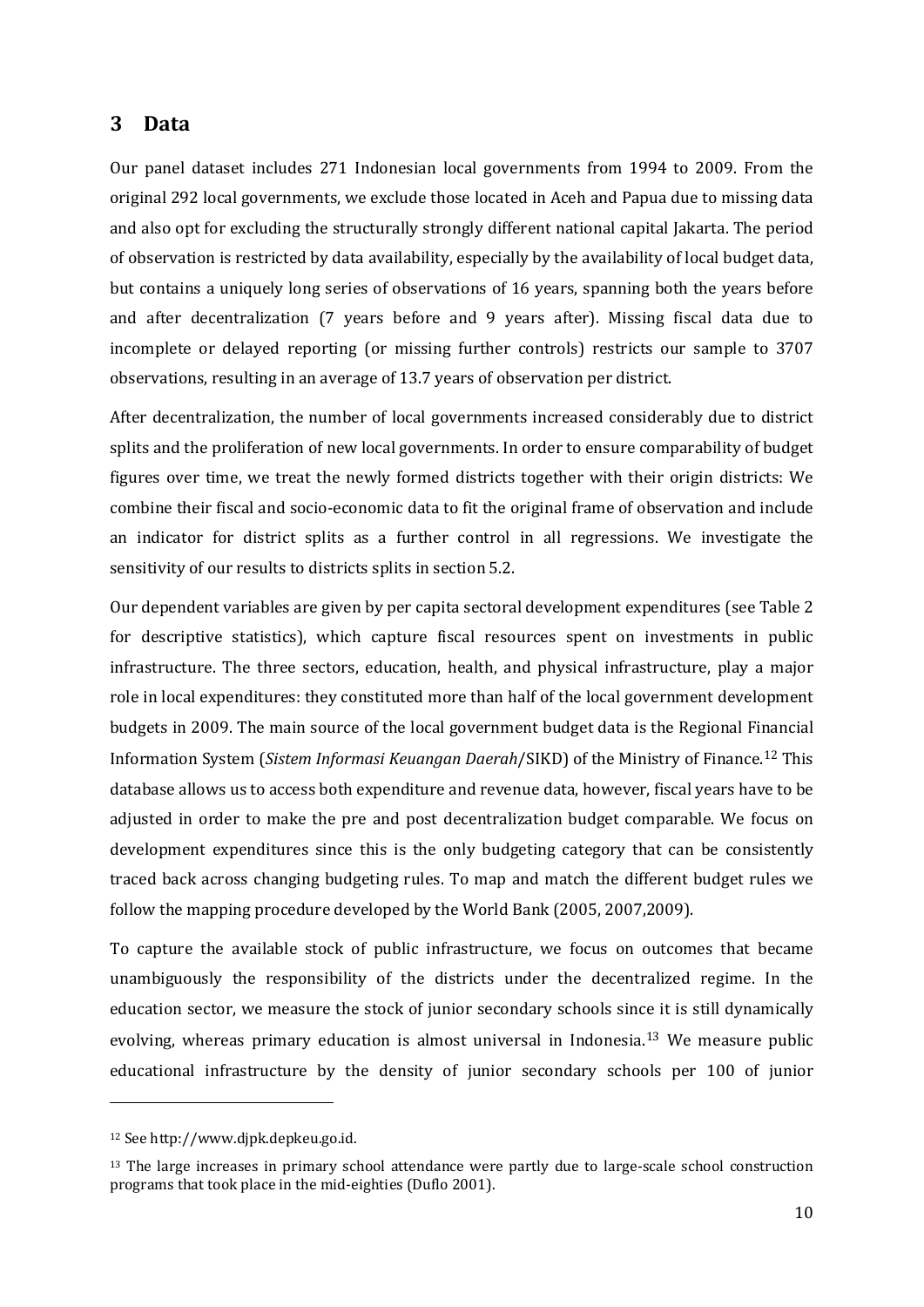secondary school aged children (13 to 15 years). After decentralization, local governments became responsible for the first nine years of education, and the investment expenditures on junior secondary schools are the second largest item after the expenditures on primary education (World Bank 2007). Public infrastructure in the health sector is measured by the ratio of health clinics (*Puskesmas*) to 10,000 of population. These clinics provide a wider array of primary health services than other health care centres and are exclusively financed by the districts.[14](#page-11-2) The share of villages with paved roads is used as an indicator of the level of physical infrastructure in the district. Overlaps with national or provincial road investments are relatively smaller for this indicator since village roads are part of the districts' own road network. For a better comparability across sectors, we standardize the infrastructure indicators to have mean zero and a standard deviation of one across all observations. The three public infrastructure indicators come from the Indonesian Central Bureau of Statistics (*Badan Pusat Statistik*/BPS) and combine data from various waves of the village census (*Podes* 1993, 1996, 1999, 2002, 2005, 2008) and the yearly national household surveys (*Susenas* 1993-2009).

The indicator for decentralization takes one for all the years following 2001. The indicator for the democratization process takes one if the head of the local government was appointed by the democratically elected local parliament. We identify the appointment date and tenure of local government heads based on a list of local government heads from the Ministry of Home Affairs. Those who entered office after the first democratic elections in June 1999 are considered as democratically elected. The indicator for directly elected heads takes one if the head was directly elected in a local direct election (*Pilkada*) starting in 2005. Data on local direct elections comes from various sources that include the General Election Commission (KPU), the Pilkada desk at the Ministry of Home Affairs, the Asia Foundation, and the World Bank as well as from direct internet search. If the appointment or the elections took place in the last quarter of a year, the indicators for both the democratically and the directly elected head take one only in the following year. This better reflects the reality of budgeting procedures because the elected head can only revise the on-going budget before the last quarter of each year. For splitting districts, the democratic and direct election indicators take one when at [le](#page-12-0)ast the original district part (the "mother district") has a democratically/directly elected head.<sup>15</sup>

-

<sup>&</sup>lt;sup>14</sup> Health clinics offer a better proxy of health infrastructure than the integrated health service points (*Posyandu*) because the latter often do not rely on a fixed infrastructure, while the maintenance of hospitals is shared with the province.

<span id="page-12-1"></span><span id="page-12-0"></span><sup>&</sup>lt;sup>15</sup> Our results are not sensitive to this merging procedure. We get qualitatively the same results if we define democratic and direct elections as both splitting districts having a democratically/directly elected head or if we run the regressions on the sample of non-splitting districts only (cf. section [5.2\)](#page-19-1).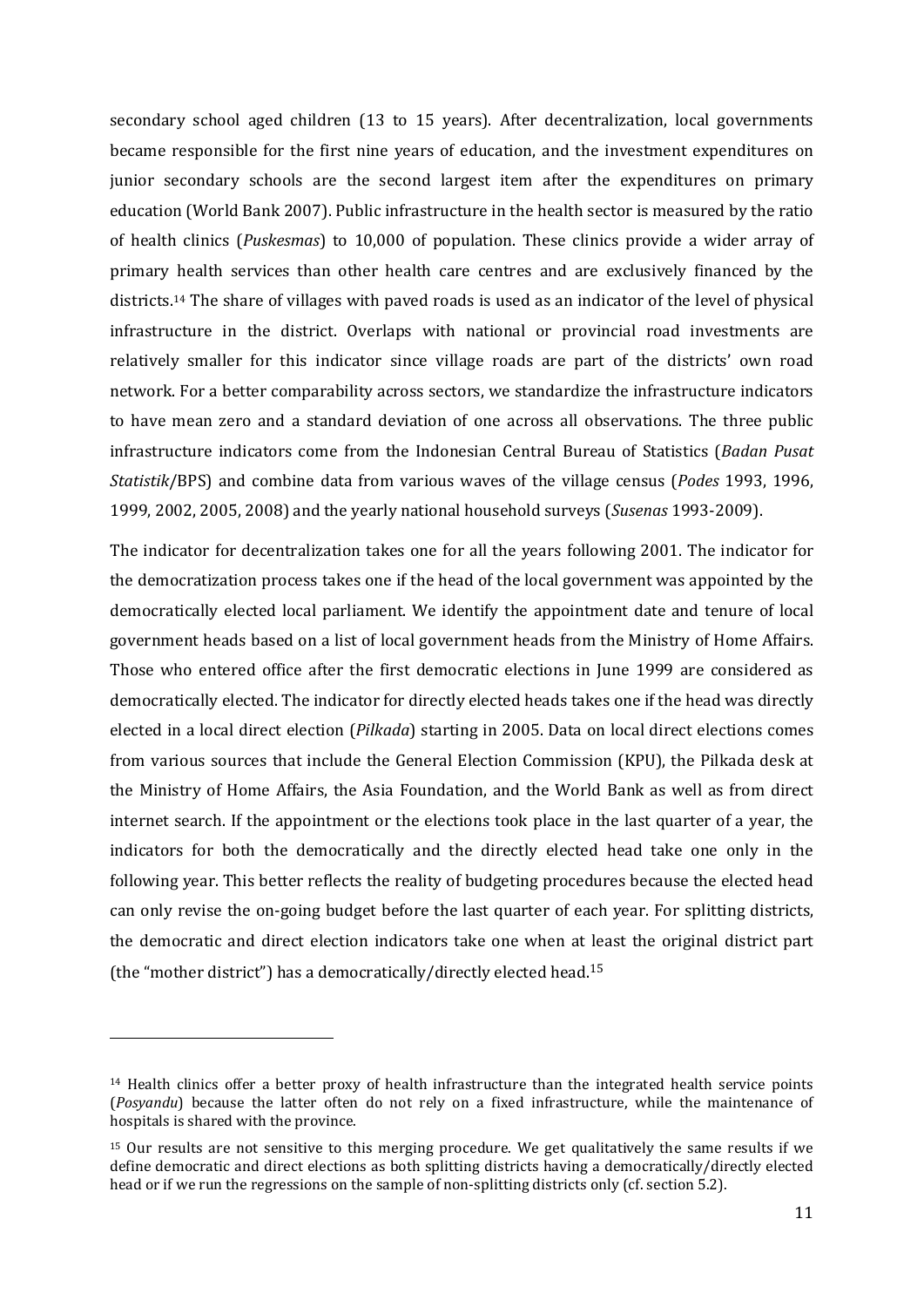Data on district revenues and sectoral provincial expenditures [c](#page-12-1)omes from the Regional Financial Information System (SIKD) of the Ministry of Finance.<sup>16</sup> Information on splitting districts was derived from the list of districts that receive capitation grants (*DAU*) each year and from the laws that created them. We treat new districts as autonomous when they receive separate fiscal transfers from the central government. We use the *DAU* list to identify the number of districts for each year and the laws to identify their origin. Urbanization rates and the real gross regional domestic product come from the Central Bureau of Statistics (BPS).

#### <span id="page-13-0"></span>**4 Empirical approach**

#### **4.1 Estimation models**

<span id="page-13-1"></span>-

We measure the effects of decentralization on the expenditure structure by estimating the determinants of per capita local expenditures in the sectors of education, health, and infrastructure. The three sectoral regressions  $(s = E, H, I)$  take the following form:

$$
EXP_{it}^s = \beta_0^s PI_{it-1}^s + \beta_1^s DEC_{it}^s + \beta_2^s REV_{it}^s + X_{it}^{s'}\delta^s + \mu_t^s + \lambda_i^s + \varepsilon_{it}^s \quad (1)
$$

The dependent variables  $EXP_{it}^s$  stand for the natural logarithm of the per capita annual development expenditures of the local government *i* in year *t* in sector *s*. They measure expenditures on extending the public infrastructure in education, health, and transportation and irrigation. We estimate (1) with fixed effect panel data models that factor out the time-constant district-specific differences in the average size of expenditures  $\lambda_i^s$ . All regressions include a set of time fixed effects  $\mu_t^s$  that control for common macroeconomic and policy shocks. We drop one time effect as the average fiscal decentralization effect is measured over the last nine years. As sectoral fiscal decisions are interrelated and underlie the same overall budget constraint, we allow for a contemporaneous correlation between the error terms of the three equations  $(\varepsilon_{it}^E, \varepsilon_{it}^H, \varepsilon_{it}^I)$  and estimate the three equations jointly by feasible generalized least squares (FGLS) in a seemingly unrelated regression (SUR) framework. Clustering error terms at the district level corrects for potential autocorrelation.

The lagged level of local public infrastructure in the given sector  $PI_{it-1}^s$  captures the relationship between the local public infrastructure and development expenditures. The use of lagged levels excludes the possibility of instantaneous feedback from investments to public infrastructure. We are less concerned about the potential endogeneity of past public infrastructure coverage as this

<sup>16</sup> Data on sectoral province expenditure in each district is unavailable. Therefore we allocate provincial expenditures according to district population size.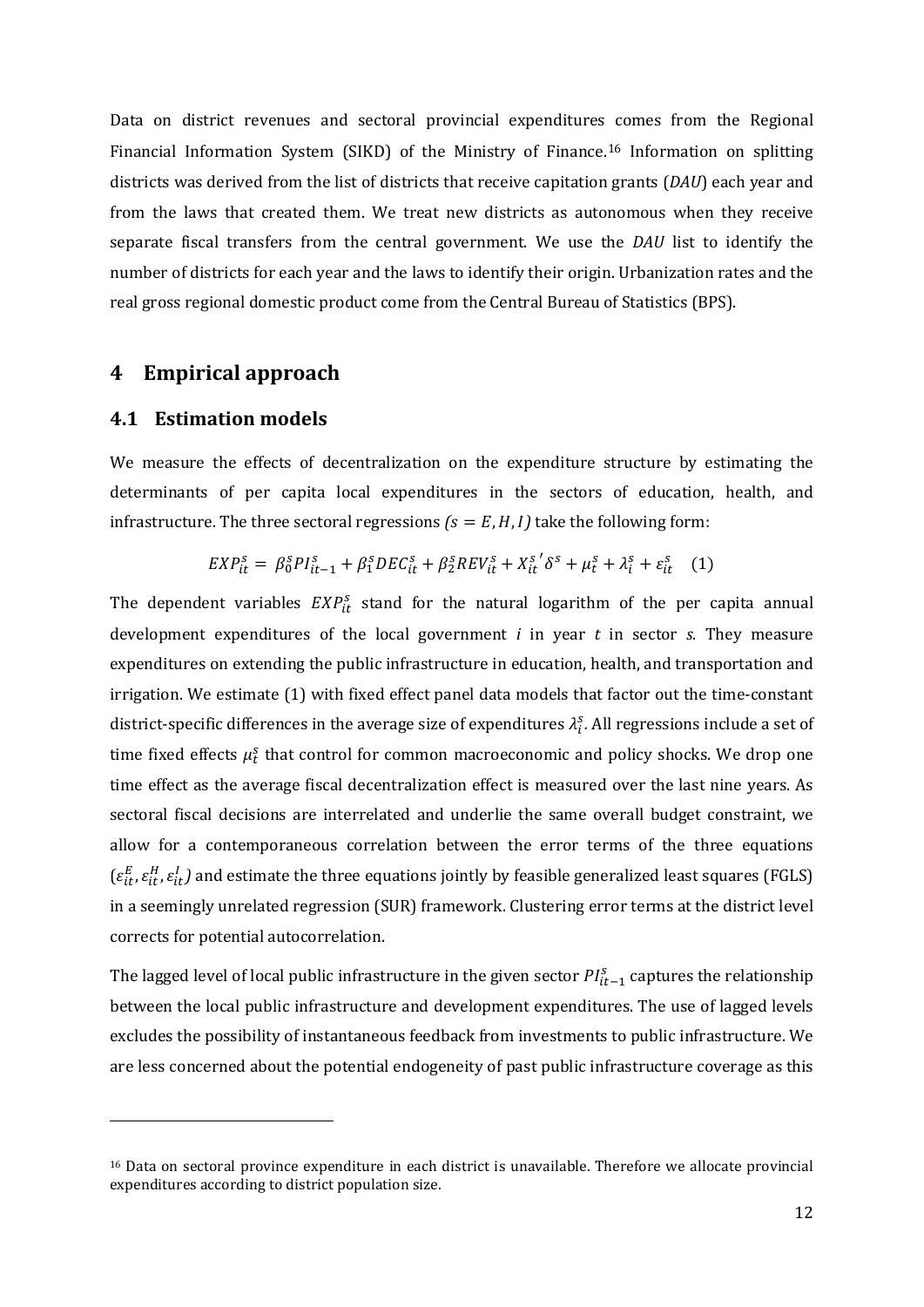rather reflects the total stock of past public investments. For the education sector,  $PI_{it-1}^s$  is proxied by junior secondary school density (per 100 school-aged children), for the health sector by health clinic density (No. of *Puskesmas* to 10,000 [of](#page-13-1) population), and for infrastructure investments by the share of villages with paved roads.<sup>17</sup> A negative sign for the coefficient  $\beta^s_0$  would imply that, holding everything else constant, districts with relatively lower levels of public infrastructure coverage spend more on extending this infrastructure, which is what we would generally expect.

The coefficient on the decentralization indicator  $\beta_1^s$  captures the average size of the increase in expenditures after decentralization. The regressions also include the natural logarithm of the per capita total revenues  $REV_{it}^s$ , which control for the intensity of fiscal devolution to the local governments and should be relatively closely related to differences in expenditure size. The nature of the Indonesian fiscal devolution (mainly expenditure decentralization) reduces potential endogeneity issues whereby districts raise additional revenues in order to finance sectoral infrastructure investments.

Further controls in vector  $X_{it}^s$  include the natural logarithm of the regional GDP per capita to proxy for differences in local wealth, urbanization rates, the natural logarithm of per capita sectoral development expenditures of the province, and an indicator for splitting districts. Urbanization can bring potential benefits of scale: in more urban environments, less infrastructure investment is required in p.c. terms to reach the same level of relative coverage. Sectoral development expenditures at the provincial level potentially capture co-financing of projects by provinces and districts in a given sector. We minimize the importance of such expenditure overlaps by focusing mainly on indicators that are solely under the local government's responsibility. Finally, changes in district boundaries increase the need for public investments as after administrative splits, the newly formed districts might end up with missing hospitals, schools, or roads.[18](#page-14-0)

In order to measure the effects of decentralization on the responsiveness of local development expenditures to gaps in local public infrastructure, we augment equation (1) by including additional interactions between the lagged levels of public service coverage and our indicators of decentralization and revenue size, thus allowing for changes in public infrastructure coefficients and revenue elasticity after decentralization:

j

<sup>&</sup>lt;sup>17</sup> We also experimented with other conceivable measures of service coverage (secondary school enrolment rates, share of villages with access to clean water, etc.); our overall results are not sensitive to the choice of public service coverage measures.

<span id="page-14-0"></span><sup>18</sup>As noted earlier (Section 2), district splits followed mainly economic and political incentives and thus might also reflect revenue prospects of the districts.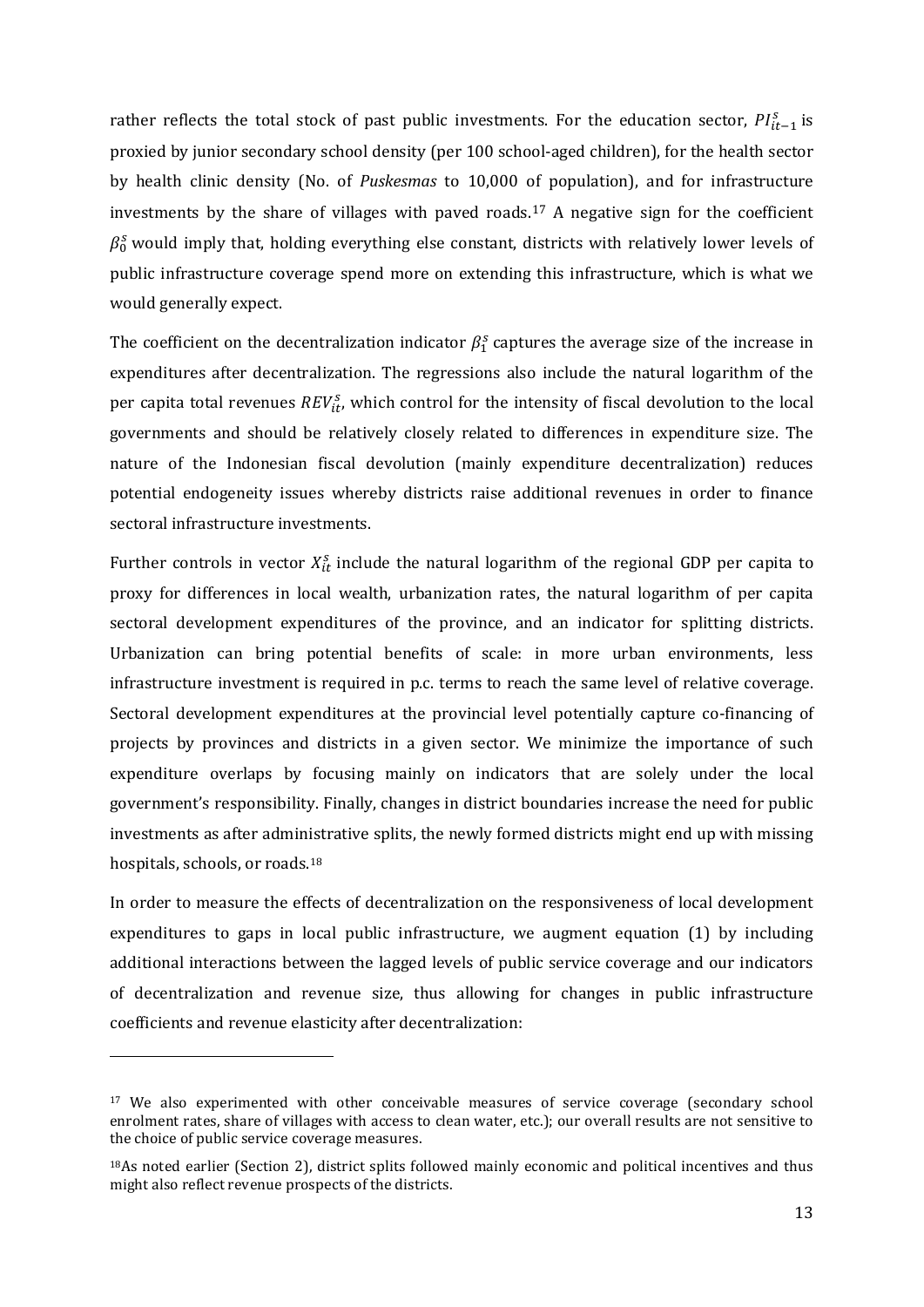$$
EXP_{it}^{s} = \beta_0^{s}PI_{it-1}^{s} + \beta_1^{s}DEC_{it}^{s} + \beta_2^{s}REV_{it}^{s} + \gamma_1^{s}PI_{it-1}^{s} \times DEC_{it} + \gamma_2^{s}REV_{it} \times DEC_{it} +
$$
  

$$
X_{it}^{s'}\delta^{s} + \mu_t^{s} + \lambda_i^{s} + \varepsilon_{it}^{s}
$$
 (2)

Our main coefficient of interest is  $\gamma_1^s$ , which shows by how much the responsiveness of investments to levels in public infrastructure coverage in a given sector changed after decentralization. A negative  $\gamma_1^s$  would imply that after decentralization, local governments increased development expenditures by more in places with lower coverage of local public service infrastructure. This is the coefficient that Faguet (2004) interprets as depicting "responsiveness to local needs". The coefficient  $\gamma_2^s$  captures changes in revenue elasticity of infrastructure expenditures after decentralization.

In a similar procedure to equation (2), further models investigate the effects of the democratization process by including interactions between the first democratically and later directly elected heads of the local government,  $DEM_{it}$  and  $DIR_{it}$ , and local public infrastructure coverage,  $PI_{it-1}^s$ :

$$
EXP_{it}^{s} = \beta_0^s PI_{it-1}^s + \beta_1^s DEC_{it}^s + \beta_2^s REV_{it}^s + \gamma_1^sPI_{it-1}^s \times DEC_{it} + \gamma_2^s REV_{it} \times DEC_{it} +
$$
  

$$
\beta_3^s DEM_{it}^s + \beta_4^s DIR_{it}^s + \gamma_3^sPI_{it-1}^s \times DEM_{it} + \gamma_4^sPI_{it-1}^s \times DIR_{it} +
$$
  

$$
X_{it}^{s'} \delta^s + \mu_t^s + \lambda_i^s + \varepsilon_{it}^s.
$$
 (2)

Once again, negative coefficients on the interaction terms  $\gamma_3^s$  and  $\gamma_4^s$  would imply increases in public investments in districts with relatively lower public infrastructure coverage. A comparison of interaction coefficients with expenditure decentralization and the democratization process shows whether investment expenditures are more strongly affected by changes in budgeting rules or by the gradual introduction of democratic procedures and increasing electoral incentives for the local leaders.

#### **4.2 Mechanisms and issues of identification**

Theoretically, the various decentralization measures can be expected to capture different mechanisms. For given revenue size, the interaction of the indicator for fiscal and administrative decentralization with lagged public service coverage captures potential improvements in the sectoral targeting of development expenditures, which might be due to informational advantages at the local level, increasing inter-jurisdictional competition, or stronger electoral incentives to cater to the needs of the local population. By contrast, our democratization indicators measure the effects of decreasing central control on political careers of the local government heads and the added effects of the new electoral procedures on the selection of political candidates. This democratization effect could result both in a convergence of local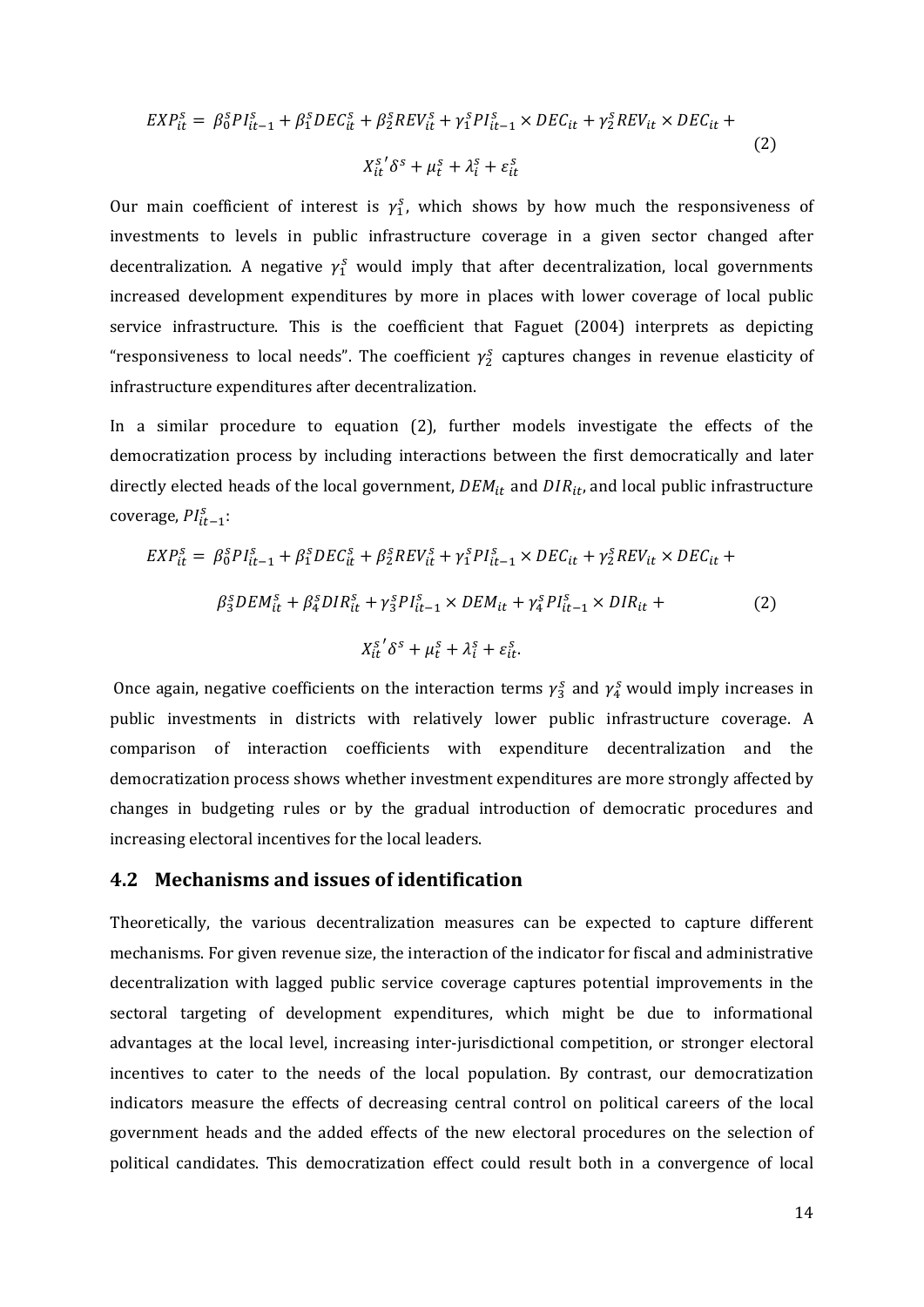public infrastructure expenditures but also in local elite capture of the not yet fully developed electoral process. Furthermore, the effects of democratic and direct elections might also differ as direct elections were intended to increase the direct accountability of the local heads of governments to their constituencies as opposed to their parties. From a theoretical perspective, the relative importance of democratic and direct elections once again depends on the strength of the disciplining power of the party (in democratic elections) as compared to the disciplining power of the electorate (in direct elections).

The main challenge of identifying the effect of decentralization lies in the nature of the decentralization process. As fiscal and administrative decentralization was introduced in 2001 as a "big-bang" policy change, our main decentralization measure,  $DEC_{it}$ , does not vary across local units and becomes an indicator for a structural break, *DEC<sub>t</sub>*. This poses a clear challenge for identification as the effects of decentralization cannot be disentangled from a pure average time effect. However, since decentralization brought a very dramatic change to local fiscal and administrative procedures, it constituted the largest and main policy change over the last two decades in Indonesian regions and regional fiscal policies. It is thus very unlikely that the average decentralization effect would be picking up the effects of other macro-economic shocks or additional institutional changes taking place in 2001. The only other major macro-economic shock over the analyzed time period that surely affected regional budgets is the monetary crisis of 1997/1998. Although controlling for revenues captures changes in the fiscal scope of local governments during the crisis, local investment decisions during the crisis might have changed beyond the revenue effects. We address this issue by investigating the sensitivity of our results to more specific controls for the crisis year effects in section [5.2.](#page-19-1)

In contrast to the average decentralization effect, our measures of the local democratization process,  $DEM_{it}$  and  $DIR_{it}$ , are well identified through the quasi-random variation in the timing of the first democratically elected and later directly elected local government heads (cf. Section 2). As the timing of democratic and later direct elections resulted from applying the term limit rules to local government heads already in office, these capture idiosyncratic changes in the municipalities' political environment, the expenditure effects of which can thus be directly measured. The first democratic elections of district heads by the local parliament occurred around the same time as decentralization (between 1999 and 2004), whereas directly elected district heads took office starting in 2005. The first democratization wave thus partially coincides with the big-bang fiscal decentralization, whereas changes due to direct elections started to materialize several years after fiscal decentralization.

A comparison between the decentralization effect and the effects of the somewhat slower democratization process shows whether the changes in local public investments were rather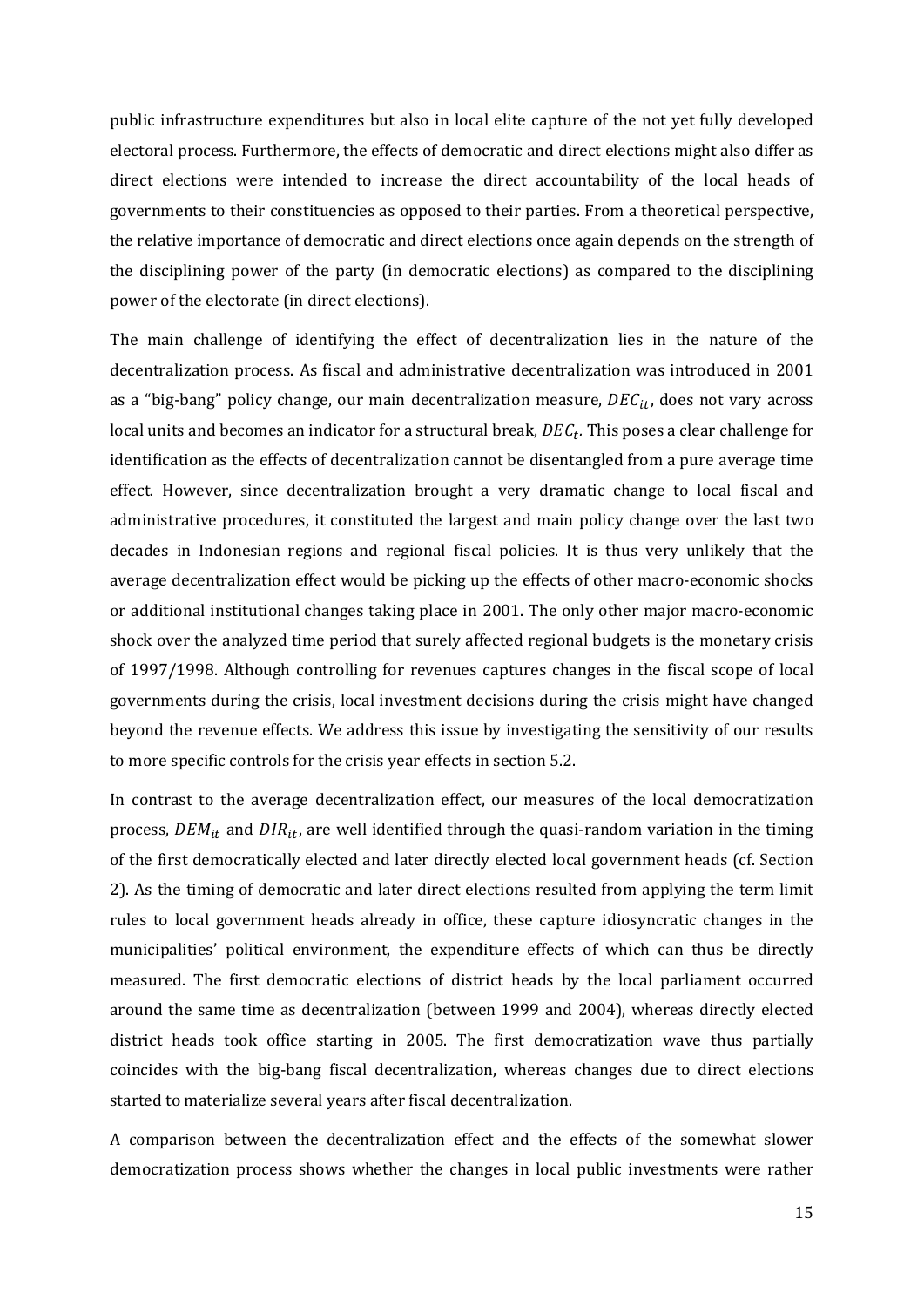related to the sudden and general changes in fiscal procedures or to the district-specific changes in the local political environment. A further interaction of public infrastructure coverage with both decentralization and democratization can help to shed light on whether the decentralization effects were reinforced by the political process. Even though the timing of the decentralization effect does not vary across districts, interactions between the idiosyncratic democratization and the decentralization effects are still identified.

#### <span id="page-17-0"></span>**5 Results**

#### **5.1 Baseline results**

[Table 3](#page-28-0) shows the results from the baseline specification (eq. 1) for each of the three sectors. Columns 1, 3, and 5 introduce the indicator for fiscal and administrative decentralization while controlling for district wealth, urbanization, provincial expenditures, district splits, and common time effects. The results show a strong average increase in local development expenditures after decentralization. The largest part of this effect, however, was due to increases in fiscal revenues, mostly allocated to the districts from the centre (see columns 2, 4, and 6). When controlling for the size of fiscal revenues, the average effect of decentralization decreases considerably for health and vanishes for the other sectors. Thus, expenditure decentralization can explain a large part of the changes in investment behaviour of the districts.

In terms of additional controls, we do not find a significant correlation between sectoral infrastructure coverage levels and development expenditures over the full time period. Sectoral investments increase with real pc. GRDP, but this effect is mostly due to differences in the size of district revenues. Only the physical infrastructure sector is an exception as investments to it are positively correlated with regional wealth even after controlling for revenue size. Higher urbanization results in significantly lower expenditures in education once revenue size has been controlled for; this reflects scale effects in providing educational infrastructure in more urbanized areas. Coefficients on the other sectors are also negative but not significant. There is also evidence for complementarity between the expenditures of different tiers of the government, especially for investments in physical infrastructure, where local development expenditures are positively related to provincial expenditures. This is not surprising as large infrastructure projects are more likely to be co-financed by the districts and the province. Finally, as expected, districts with splitting administrative units also tend to spend more on public infrastructure: part of this effect is once again due to the districts' increasing per capita revenues following the splits, but it partly also reflects the needs for additional public schools, clinics, or roads after administrative splits.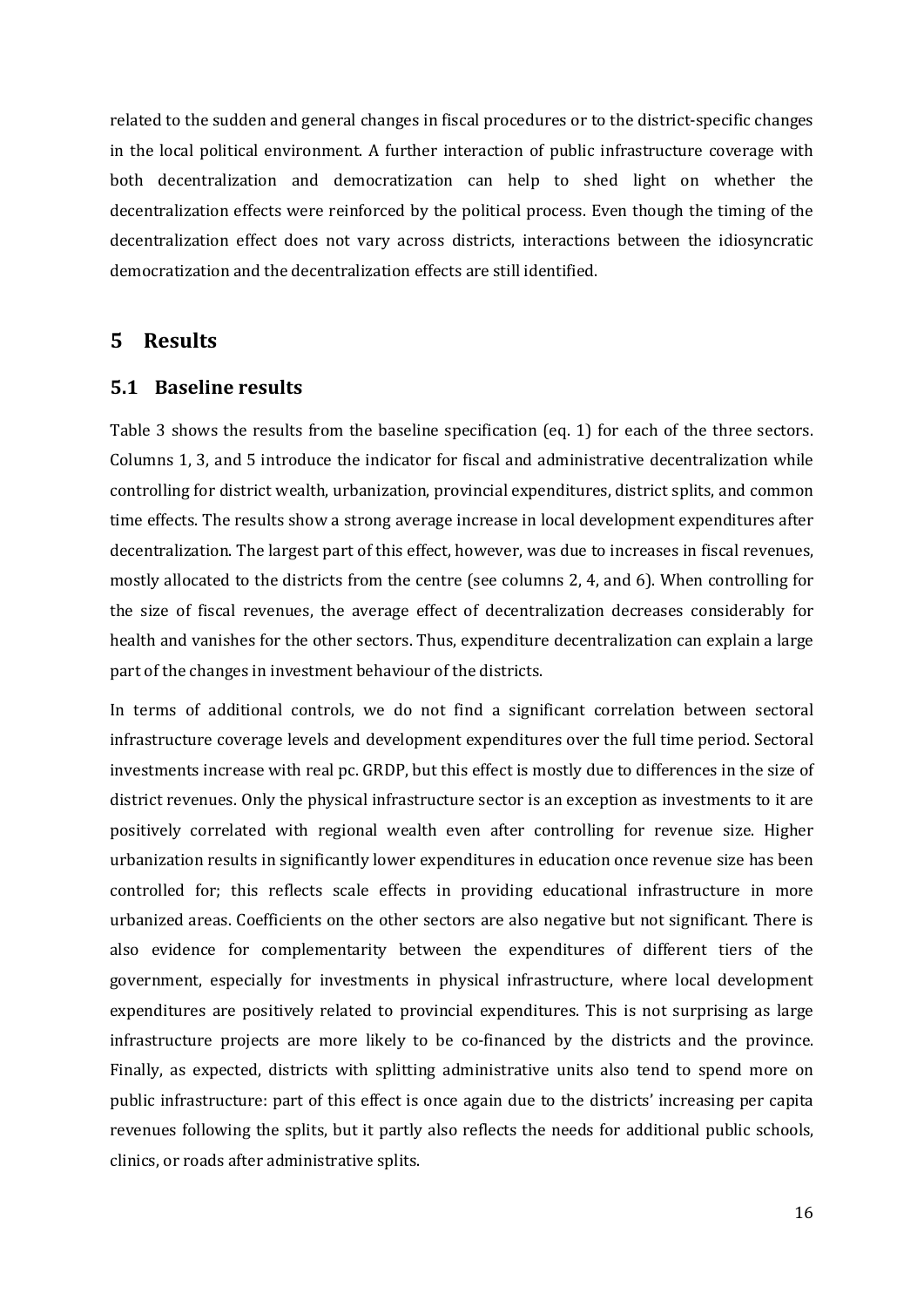[Table 4](#page-29-0) presents our main results on the effects of fiscal and administrative decentralization on the development expenditures for given local stocks of infrastructure (eq. 2). Additionally to all previous controls, these specifications include an interaction term between the decentralization indicator and the lagged level of public infrastructure. Once we control for the increased revenue elasticity after decentralization, investments into sectoral infrastructure increase significantly in all three sectors in districts with lower infrastructure stocks (significantly negative  $\gamma_1^s$ coefficients in columns 2, 4, and 6). The post-decentralization change is largest in the health sector: a one standard deviation lower coverage with health care centres (normalized by population size) resulted in about 14% higher investments in the health care sector after decentralization. The same effects were about 7% for schooling and 6% for physical infrastructure. Interaction coefficients between the decentralization indicator and fiscal revenues also show that the revenue elasticity of these expenditures considerably increased after decentralization. Thus, local governments started to invest more in public infrastructure in places with relatively lower public infrastructure levels, and this spending also became more closely coupled to their own revenue size. These findings suggest that local governments improved the targeting efficiency of public infrastructure investments once expenditures were substantially decentralized.

[Table 5](#page-30-0) compares the effects of fiscal and administrative decentralization in 2001 with the effects of the first wave of the democratization process, which produced democratically elected local government heads. Whereas the decentralization coefficients capture an average structural break, the effects of the democratization variables are idiosyncratic for the individual districts. Overall, the democratization process seems to have had less pronounced effects than the bigbang decentralization. Newly democratically elected government heads did not increase sectoral investments on average, neither did they increase targeting efficiency: with democratization, investments did not further increase in districts that were especially lagging behind. Insignificant triple interactions of PI levels with the democratization and decentralization indicators show that the responsiveness effects of decentralization did not depend on the democratic legitimacy of the district heads.

Table 6 further investigates the democratization process by introducing effects of the direct elections of local heads (starting with 2005). Interactions with direct elections are only significant in one of the sectors: If anything, direct elections seem to have lead to an increase in health sector investments in districts with already higher infrastructure coverage.

In contrast to the much more clear-cut evidence on the administrative and fiscal decentralization, the democratization process does not seem to have yielded comparable improvements in investment targeting. The decentralization interactions with public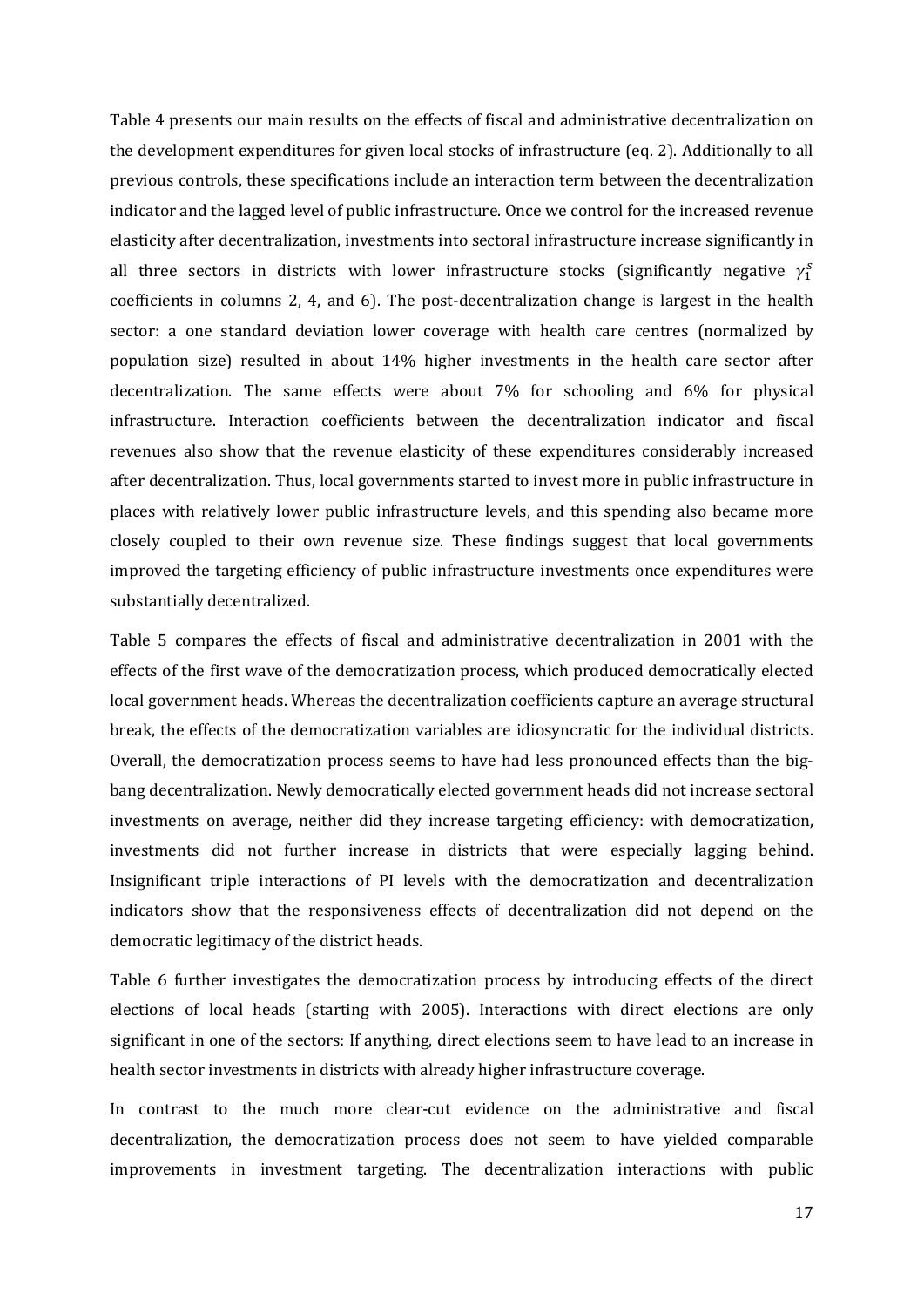infrastructure coverage remain significant for the education and health sectors, even when detailed controls of the democratization process are introduced, and remain of comparable magnitude, even though they lose significance for physical infrastructure. Overall, there is no evidence that these effects depended on the local progress of the democratization process. Although these results do not present direct evidence for local elites capturing the political process, the gradual progress of democratization does not lead to improvements in targeting of local public investments and hence does not further promote convergence across districts.

#### <span id="page-19-1"></span>**5.2 Robustness**

A remaining concern is whether the increase in investments in districts with relatively lower infrastructure coverage is just capturing the effects of a recovery from the Indonesian monetary crisis of 1997/98 and not those of the fiscal and administrative decentralization. We document the sensitivity of our results to the crisis effects in [Table 7,](#page-32-0) which additionally introduces interactions between the two main crisis years (affecting the 1998 and 1999 budgets) and public infrastructure levels as well as fiscal revenues. If our decentralization results were just driven by a post-crisis recovery effect, the public infrastructure interaction with decentralization should lose significance once we control for differences in the slope of public infrastructure and revenue effects during the crisis. We see that responsiveness was lower during the crisis years in two of the three sectors. Nonetheless, our decentralization effects stay stable and show increases in investments in district with less infrastructure coverage. The positive PI interactions with direct elections in the health sector also stay on.

The proliferation of new districts is potentially a second issue of concern. In our estimation models, districts are treated jointly even after they split up: expenditures, public infrastructure, and economic indicators are calculated for the original districts, and average budgetary changes after the split are controlled for by a splitting indicator. In order to investigate the sensitivity of our main findings to this procedure, we re-estimate two of the main specifications (eqns. 2 and 3) only for the subsample of those districts that did not split. This results in an unbalanced sample of 3430 observations that include 271 districts up to the point before the first administrative split of each district occurred. [Table 8](#page-33-0) presents the results and shows that all major results also hold in this restricted sample: responsiveness increases after decentralization and decreases in the health sector after direct elections.

#### <span id="page-19-0"></span>**6 Conclusion**

Our paper investigated the effects of administrative and fiscal as well as of political decentralization in Indonesia on local investments into public infrastructure. Indonesia's vast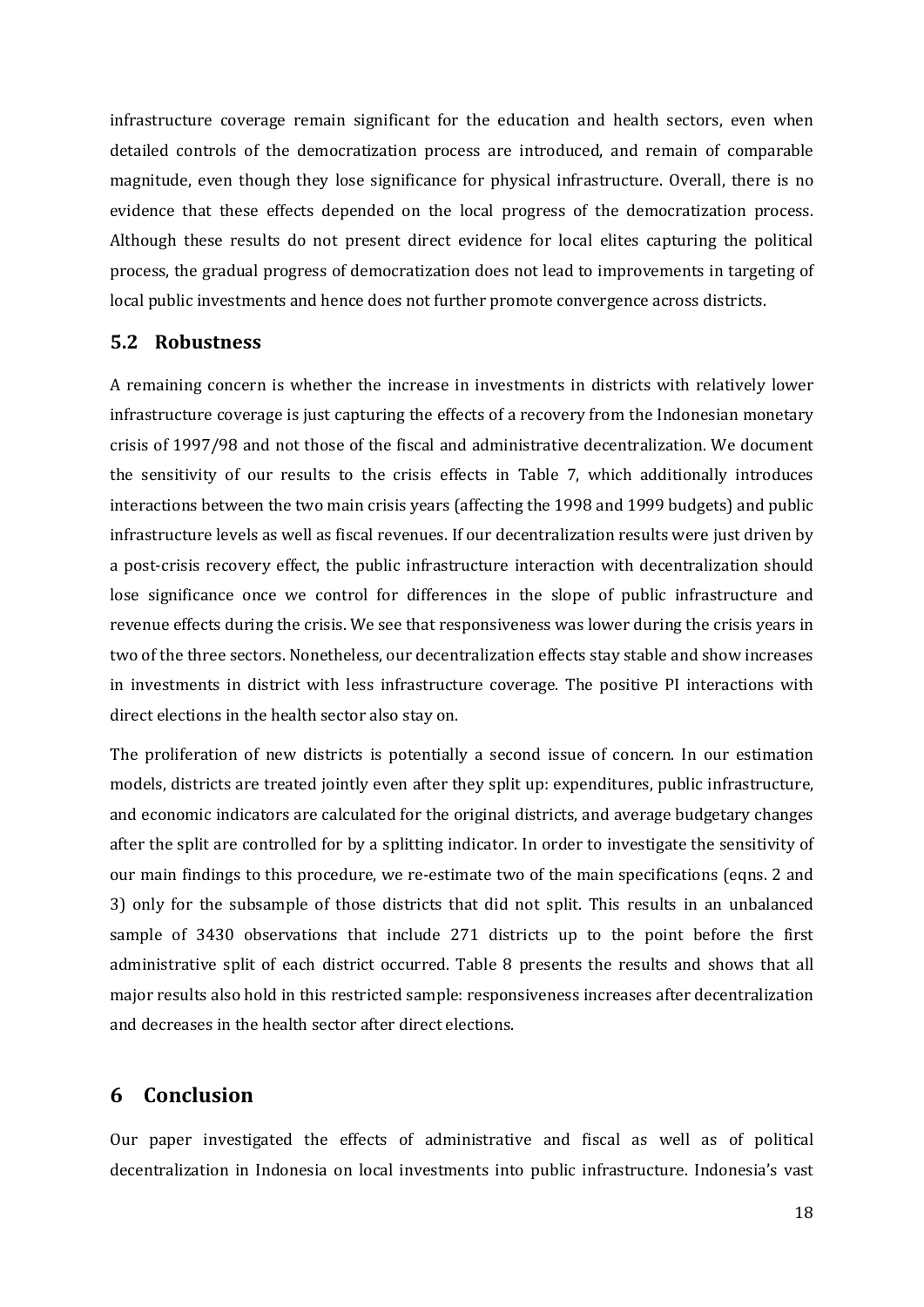regional diversity together with the large scale big-bang decentralization and the accompanying democratization process offer a valuable case study on the effects of decentralization and democratization. We studied this process by estimating fixed effect panel models explaining local investments in public infrastructure in the sectors education, health, and physical infrastructure and relating the changes in investment to past levels of public infrastructure. Our main findings show that fiscal and administrative decentralization increased the responsiveness of local governments to local public infrastructure coverage and that this effect cannot be explained by increases in the districts' fiscal revenues only. After gaining expenditure authority, district investments in public infrastructure exhibited a converging pattern; this could be driven by informational advantages or some form of inter-jurisdictional competition. The budgetary effects of the democratization process are less clear-cut. We find no favourable investment effects of either the early party representation based democratization or the later introduction of direct elections (after controlling for fiscal decentralization). If anything, responsiveness might have deteriorated in the health sector after the introduction of direct elections. These results thus also show that the early improvements in targeting that came from the fiscal expenditure decentralization were less sensitive to the political process.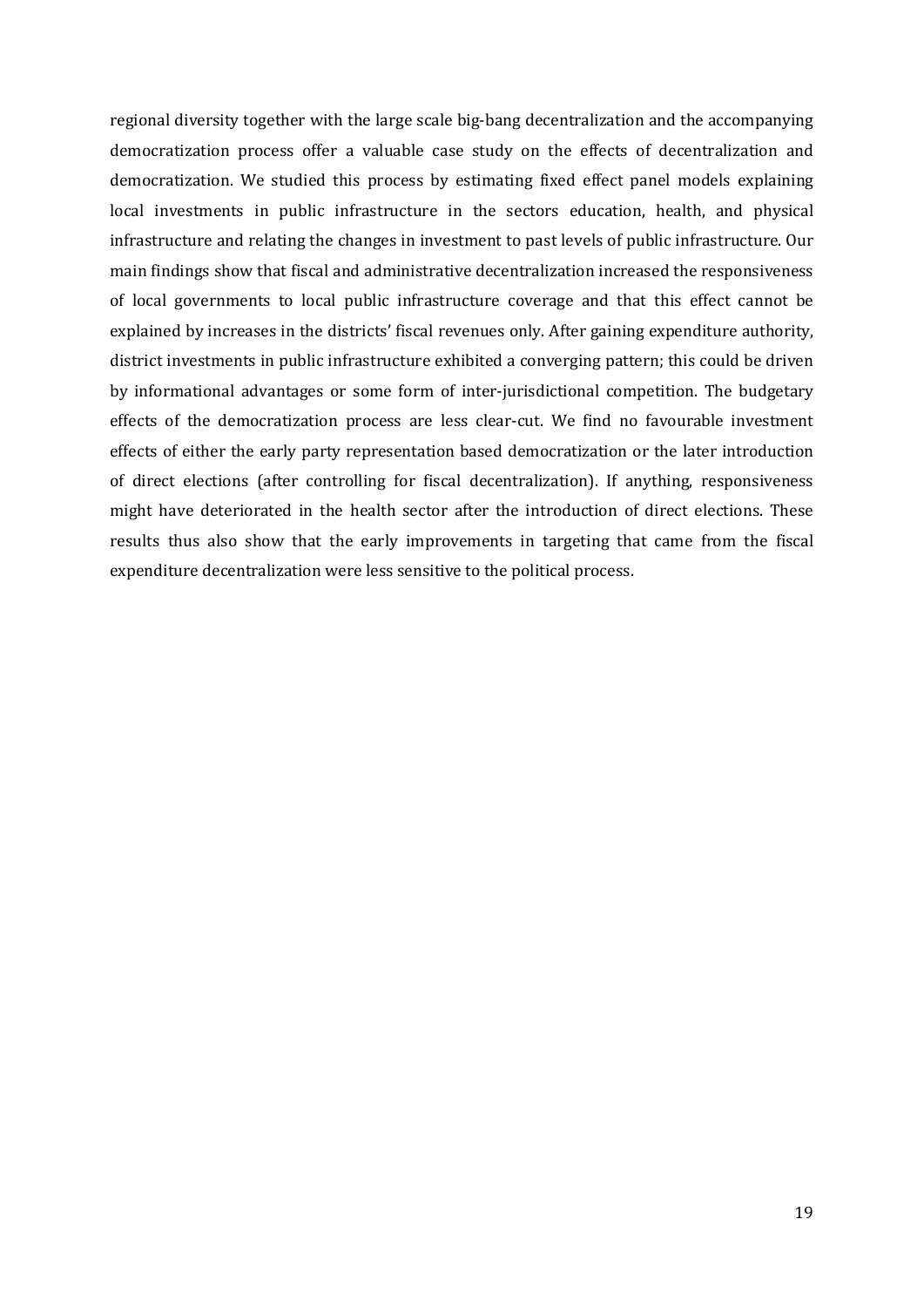#### **7 References**

Alatas, Vivi, Abhijit V. Banerjee, Rema Hanna, Benjamin A. Olken and Julia Tobias (2012), Targeting the poor: Evidence from a field experiment in Indonesia, *American Economic Review*, 102(4): 1206-1240.

Alderman, Harold (2002), Do local officials know something we don't? Decentralization of targeted transfers in Albania, *Journal of Public Economics*, 83(3): 375-404.

Aspinall, Edward (2010), The irony of success, *Journal of Democracy*, 21(2): 20-34.

Australia–Nusa Tenggara Assistance for Regional Autonomy (2009), *East Nusa Tenggara Public Expenditure Analysis*, Australia–Nusa Tenggara Assistance for Regional Autonomy, Kupang, NTT.

Banerjee, Abhijit V., Rukmini Banerji, Esther Duflo, Rachel Glennerster, Stuti Khemani (2010), Pitfalls in participatory programs: Evidence from a randomized evaluation in education in India, *American Economic Journal: Economic Policy*, 2(1):1-30.

Barankay, Iwan and Ben Lockwood (2007), Decentralization and the productive efficiency of government: Evidence from Swiss cantons, *Journal of Public Economics*, 91(5-6): 1197-1218.

Bardhan, Pranab (2002), Decentralization of governance and development, *Journal of Economic Perspectives*, 16(4): 185-205.

Bardhan, Pranab and Dilip Mookherjee (2005), Decentralizing antipoverty program delivery in developing countries, *Journal of Public Economics*, 89 (4): 675-704.

Bardhan, Pranab and Dilip Mookherjee (2006a), Decentralization and accountability in infrastructure delivery in developing countries, *Economic Journal*, 116(508): 101-127.

Bardhan, Pranab and Dilip Mookherjee (2006b), Pro-poor targeting and accountability of local governments in West Bengal, *Journal of Development Economics*, 79(2): 303-327.

Besley, Timothy and Stephen Coate (2003), Centralized versus decentralized provision of local public goods: A political economy approach, *Journal of Public Economics*, 87(12): 2611-2637.

Besley, Timothy, Rohini Pande, Lupin Rahman and Vijayendra Rao (2004), The politics of public good provision: Evidence from Indian local governments, *Journal of the European Economic Association*, 2(2-3): 416-426.

Björkmann, Martina and Jakob Svensson (2009), Power to the people: Evidence from a randomized field experiment on community-based monitoring in Uganda, *Quarterly Journal of Economics,* 124(2): 735-769.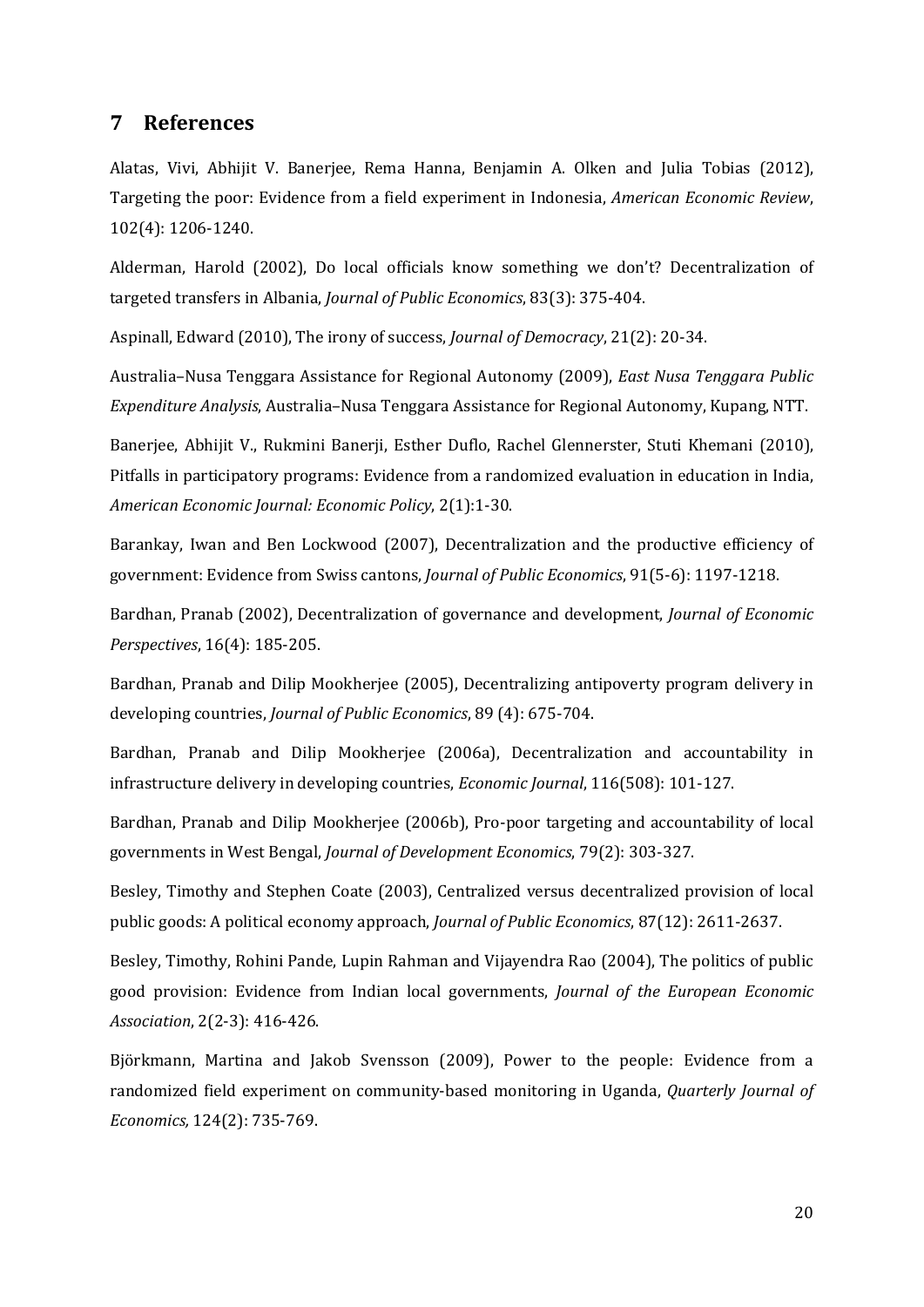Burgess, Robin, Matthew Hansen, Benjamin A. Olken, Peter Potapov, and Stefanie Sieber (2011), The political economy of deforestation in the tropics , *NBER Working Paper Series* No. 17417, National Bureau of Economic Research Inc., Cambridge, Mass.

de Mello, Luiz and Matias Barenstein (2001), Fiscal decentralization and governance: A crosscountry analysis, *IMF Working Paper* No. 01/71, International Monetary Fund, Washington D.C.

Decentralization Support Facility (2007), *Costs and benefits of new region creation in Indonesia: Final report*, Decentralization Support Facility, Jakarta.

Duflo, Esther (2001), Schooling and labour market consequences of school construction in Indonesia: Evidence from an unusual policy experiment, *American Economic Review*, 91(1): 795- 813.

Enikolopov, Ruben and Ekaterina Zhuravskaya (2007), Decentralization and political institutions, *Journal of Public Economics*, 91(11-12): 2261-2290.

Faguet, Jean-Paul (2004), Does decentralization increase government responsiveness to local needs? Evidence from Bolivia, *Journal of Public Economics*, 88(3-4): 867-893.

Fisman, Raymond and Roberta Gatti (2002), Decentralization and corruption: evidence across countries, *Journal of Public Economics*, 83(3): 325-345.

Fitrani, Fitria, Bert Hofman and Kai Kaiser (2005), Unity in diversity? The creation of new local governments in a decentralizing Indonesia, *Bulletin of Indonesian Economic Studies*, 41(1): 57- 79.

Gadenne, Lucie and Monica Singhal (2013), Decentralization in developing economies, *NBER Working Paper Series* No. 19402, National Bureau of Economic Research Inc., Cambridge, Mass.

Galasso, Emanuela and Martin Ravallion (2005), Decentralized targeting of an antipoverty program, *Journal of Public Economics*, 89(4): 705-727.

Galiani, Sebastian, Paul Gertler and Ernesto Schargrodsky (2008), School decentralization: Helping the good get better, but leaving the poor behind, *Journal of Public Economics*, 92(10-11): 2106-2120.

Hayek, Friedrich A. (1948), *Individualism and Economic Order*, University of Chicago Press, Chicago.

Henderon, Vernon J. and Ari Kuncoro (2010), Corruption and local democratization in Indonesia: The role of Islamic parties, *Journal of Development Economics*, 94(2): 164-180.

Hofman, Bert and Kai Kaiser (2006), Decentralization, democratic transition, and local governance in Indonesia, In: *Decentralization and local governance in developing countries*, eds.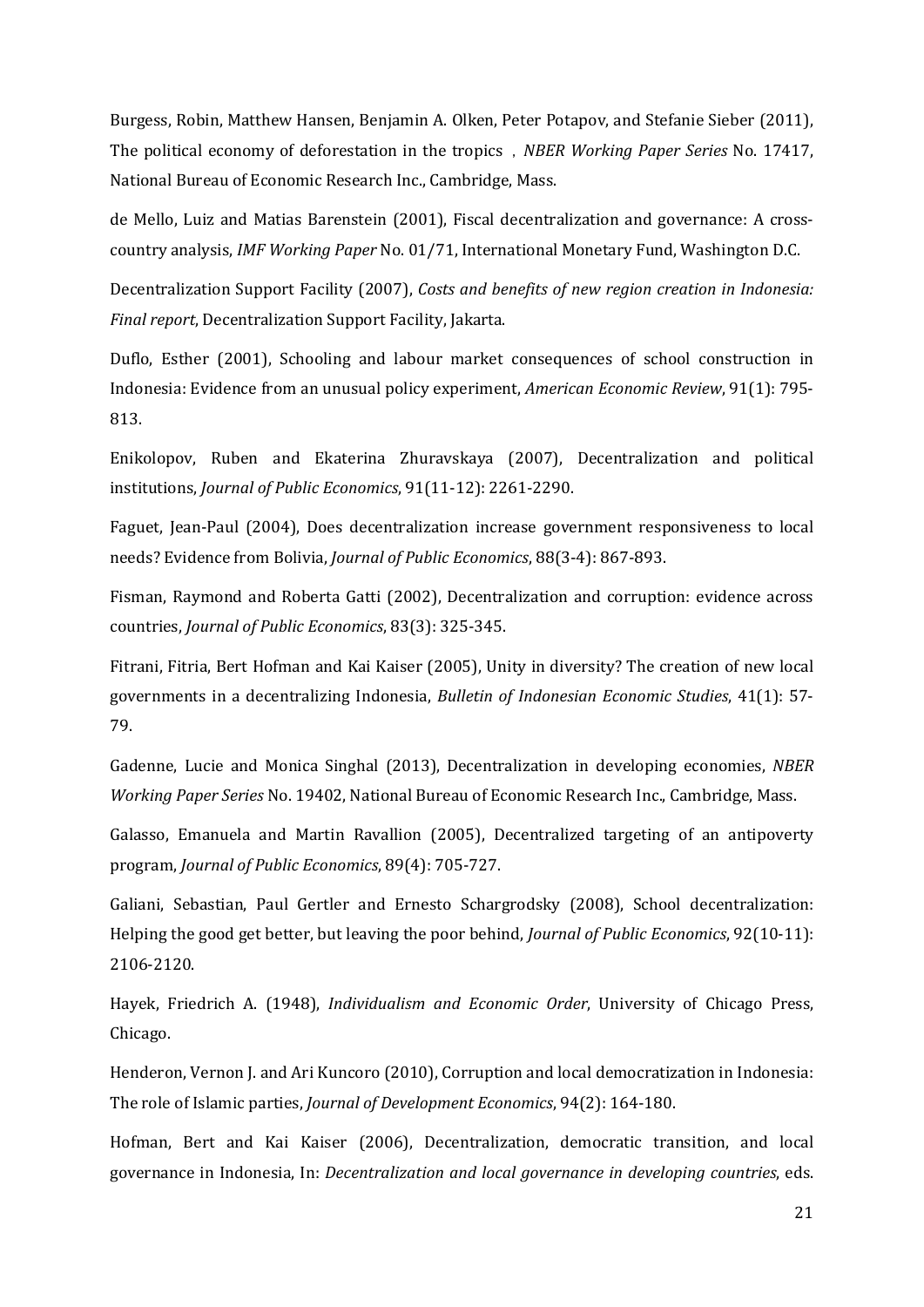Pranab Bardhan and Dilip Mookherjee, The Massachusetts Institute of Technology Press, Cambridge.

Jiménez-Rubio, Dolores (2011), The impact of fiscal decentralization on infant mortality rates: Evidence from OECD countries, *Social Science & Medicine,* 73(9):1401-1407.

Khaleghian, Peyvand (2004), Decentralization and public services: The case of immunization, *Social Science and Medicine*, 59(1): 163-183.

Kruse, Ioana, Menno Pradhan and Robert Sparrow (2012), Marginal benefit incidence of public health spending: Evidence from Indonesian sub-national data, *Journal of Health Economics*, 31(1):147-157.

Kuncoro, Ari (2006), Corruption and business uncertainty in Indonesia, *ASEAN Economic Bulletin*, 33(1): 11-30.

Lewis, Blane D. (2005), Indonesian local government spending, taxing and saving: An explanation of pre and post-decentralization fiscal outcomes, *Asian Economic Journal*, 19(3): 291-317.

Oates, Wallace (1972), Fiscal Federalism, Harcourt Brace Jovanovich, New York.

Olken, Ben (2007), Monitoring corruption: Evidence from a field experiment in Indonesia, *Journal of Political Economy*, 115(2): 200-249.

Ravallion, Martin (2007), Geographic inequity in a decentralized anti-poverty program: A case study of China, *Policy Research Working Paper Series* No. 4303, The World Bank, Washington D.C.

Reinikka, Ritva and Jakob Svensson(2004), Local capture: Evidence from a central government transfer program in Uganda, *Quarterly Journal of Economics*, 119(2): 679-705.

Robalino, David, Oscar Picazo and Albertus Voetberg (2001), Does fiscal decentralization improve health outcomes? Evidence from a cross-country analysis, *Policy Research Working Paper Series* No. 2565, World Bank, Washington D.C.

Schiller, Jim (2009), Electing district heads in Indonesia: Democratic deepening or elite entrenchment? In: *Deepening democracy in Indonesia? Direct elections for local leaders (Pilkada)*, eds. Maribeth Erb and Priyambudhi Sulistiyanto, Institute of South East Asian Studies Publishing, Singapore.

Seabright, Paul (1996), Accountability and decentralization in government: An incomplete contracts model, *European Economic Review*, 40(1): 61-89.

Sjahrir, Bambang S., Krisztina Kis-Katos, and Günther G. Schulze. (2013a), Political budget cycles in Indonesia at the district level, *Economics Letters* 120(2): 342-345.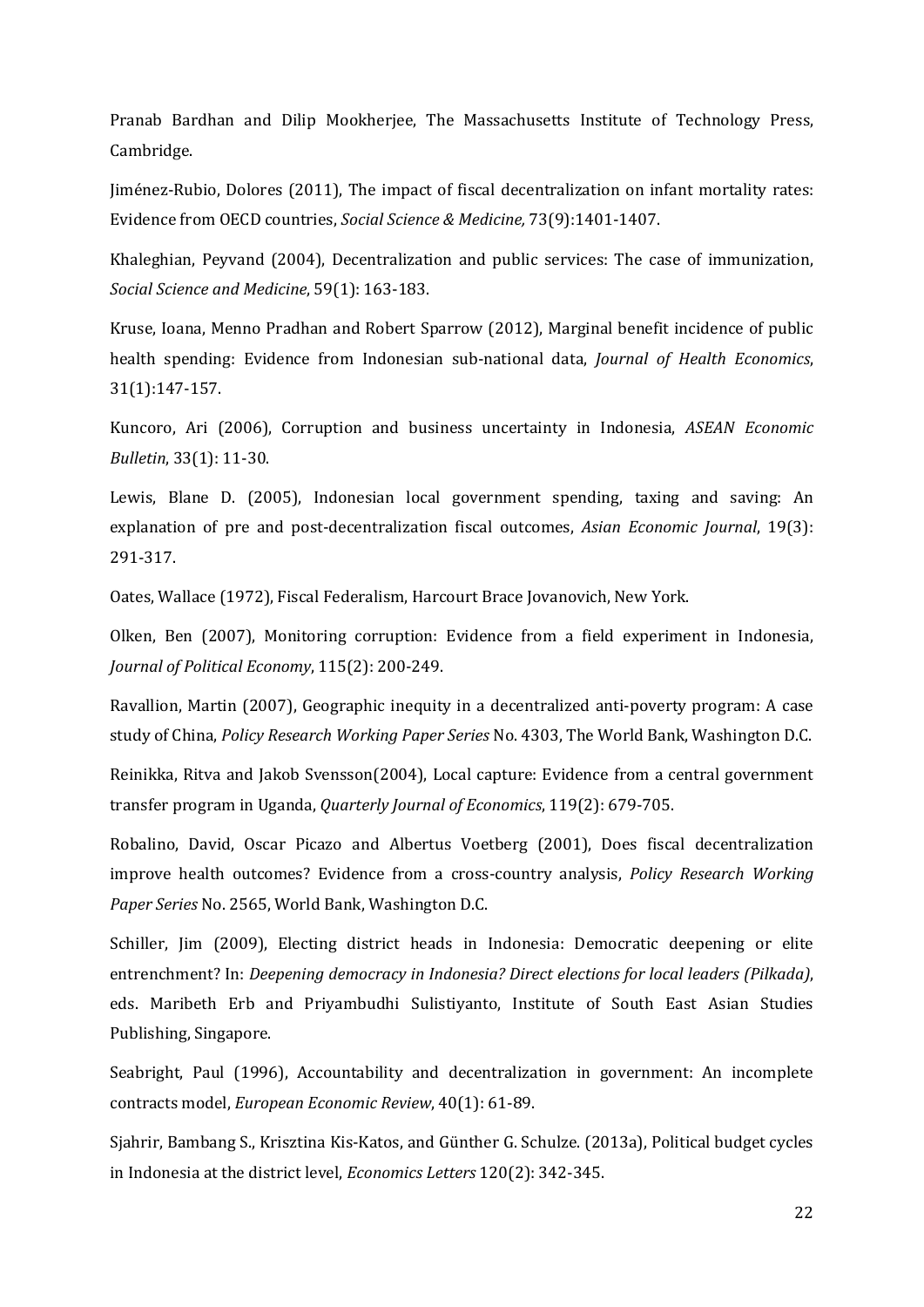Sjahrir, Bambang S., Krisztina Kis-Katos, and Günther G. Schulze (2013b), Administrative overspending in Indonesian districts: The role of local politics, *IEP Discussion Paper Series* No. 24, University of Freiburg, Freiburg.

Skoufias, Emmanuel, Ambar Narayan, Basap Dasgupta and Kai Kaiser (2011), Electoral accountability, fiscal decentralization and service delivery in Indonesia, *Policy Research Working Paper Series* No. 5614, World Bank, Washington D.C.

Solé-Ollé, Albert and Alejandro Esteller-Moré (2005), Decentralized provision of public inputs, government responsiveness to local needs, and regional growth. Evidence from Spain, *Institut d'Economia de Barcelona Working Paper*, Institut d'Economia de Barcelona, Barcelona.

Tiebout, Charles M. (1956), A pure theory of local expenditures, *Journal of Political Economy*, 64(5): 416-424.

World Bank (2003a), *World Development Report 2004: Making Services Work for Poor People*, World Bank and Oxford University Press, Washington, D.C.

World Bank (2003b), *Decentralizing Indonesia: A regional public expenditure review overview report*, World Bank, Jakarta.

World Bank (2005), *Papua public expenditure analysis: Regional finance and service delivery in Indonesia's most remote region*, World Bank, Jakarta.

World Bank (2007), *Spending for development: Making the most of Indonesia's new opportunities*, World Bank, Jakarta.

World Bank (2008a), *Investing in Indonesia's health: Challenges and opportunities for future public spending*, World Bank, Jakarta.

World Bank (2008b), *Managing resources for better outcomes in a special autonomy region: Aceh public expenditure analysis update*, World Bank, Jakarta.

World Bank (2008c), *Service delivery and financial management in a new province: Gorontalo public expenditure analysis 2008*, World Bank, Jakarta.

World Bank (2009), *Practical guidelines for analyzing public expenditure at the sub-national level: Conference edition*, World Bank, Jakarta.

Zhang, Xiaobo, Shenggen Fan, Linxiu Zhang and Jikun Huang (2004), Local governance and public goods provision in rural China, *Journal of Public Economics*, 88(12): 2857-2871.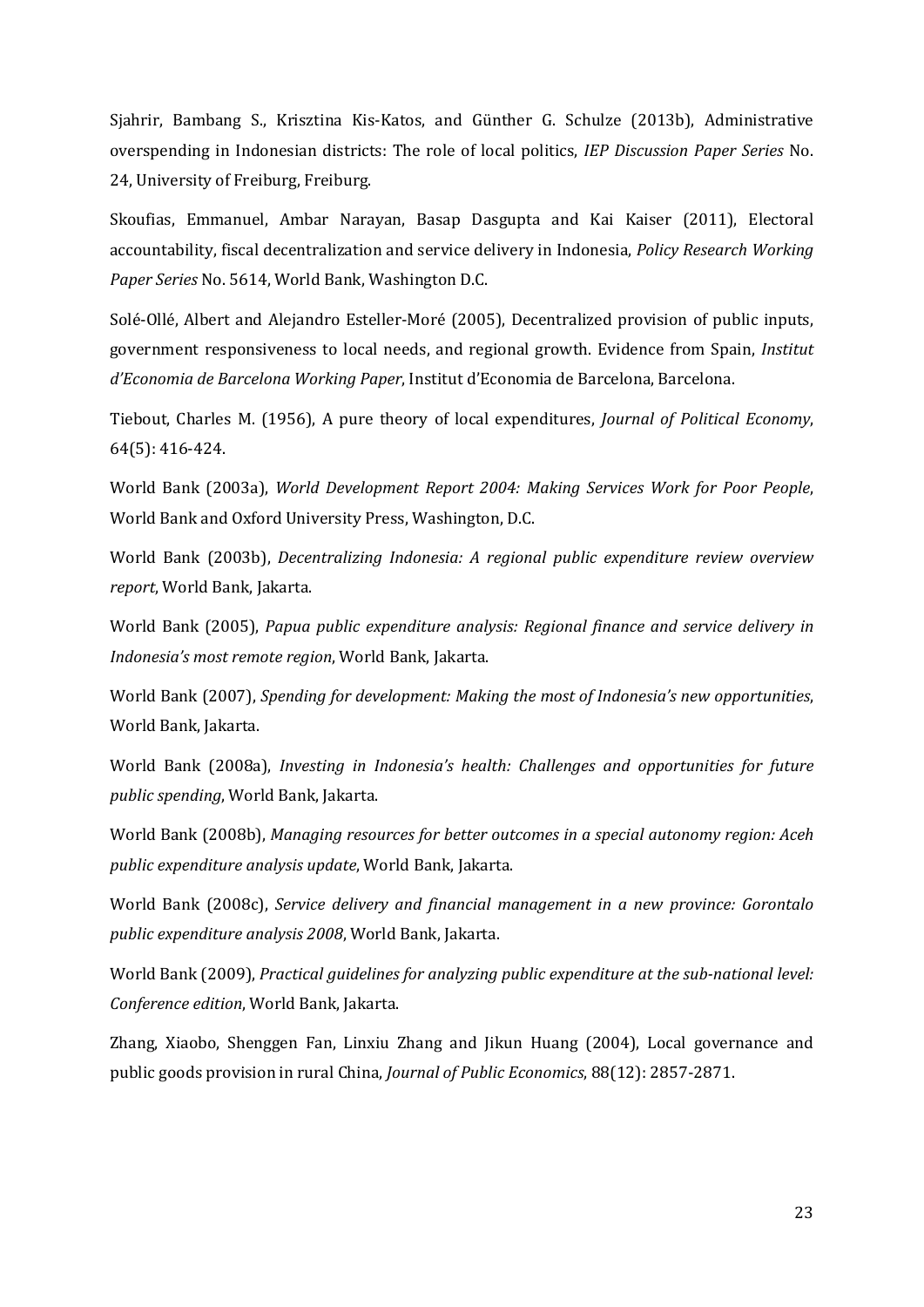# **Appendix**

#### **Figures**



Figure 1. Evolution of real per capita development expenditures and PI levels by sector

*Notes:* Levels of public infrastructure include 1) the ratio of junior secondary schools to 100 junior secondary school aged children for education, 2) the ratio of health clinics to 10,000 of population for the health sector, and 3) the percentage share of villages with paved roads for infrastructure. Development expenditures are expressed in 1993 IDR.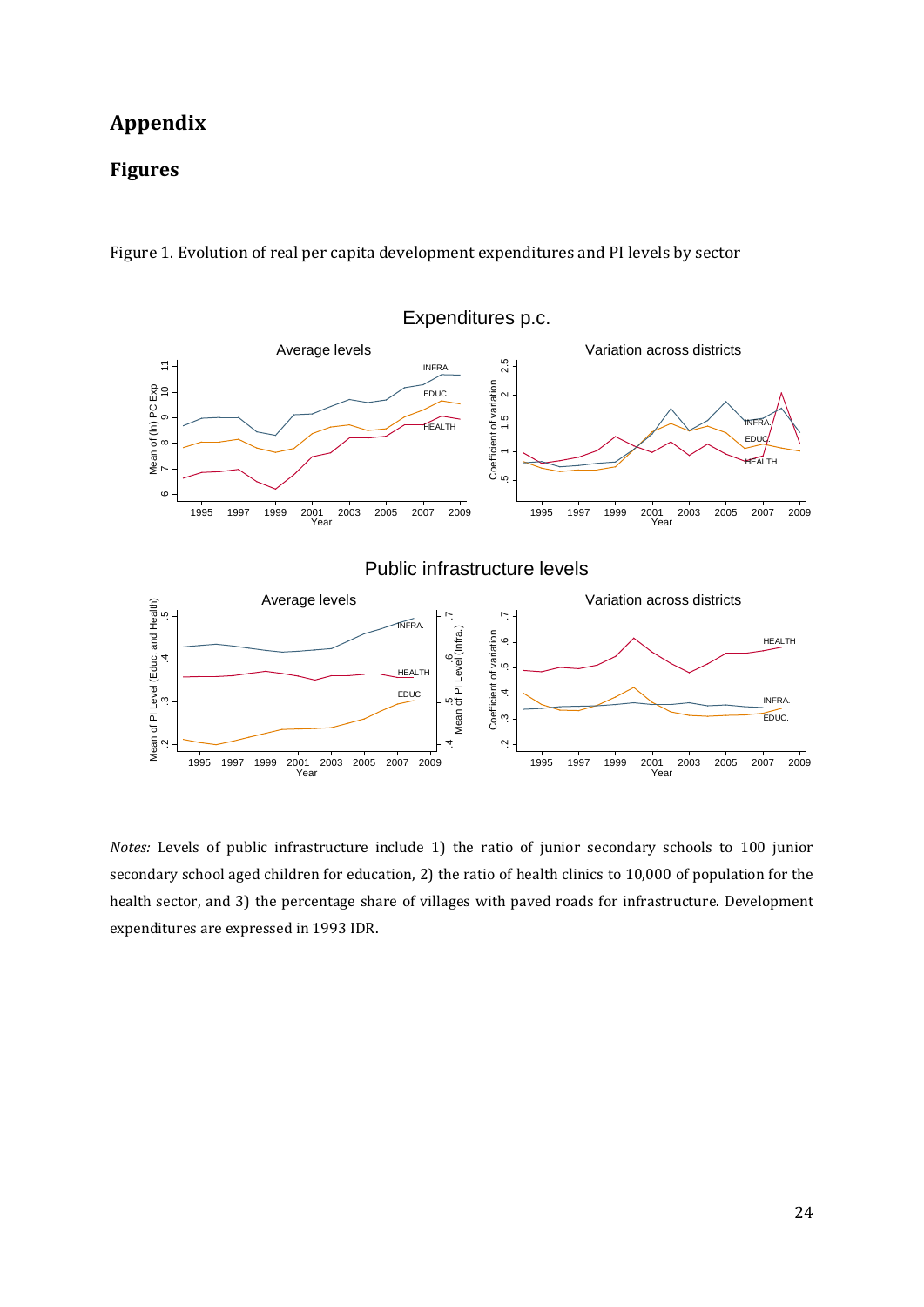### **Tables**

|      |               | Local government heads who are |                  |        |      |  |  |
|------|---------------|--------------------------------|------------------|--------|------|--|--|
| Year | No. districts | Democratically elected         | Directly elected |        |      |  |  |
|      |               | Number                         | $\%$             | Number | $\%$ |  |  |
| 1999 | 292           | 42                             | 14.4             |        |      |  |  |
| 2000 | 299           | 111                            | 37.1             |        |      |  |  |
| 2001 | 336           | 178                            | 53.0             |        |      |  |  |
| 2002 | 348           | 208                            | 59.8             |        |      |  |  |
| 2003 | 370           | 316                            | 85.4             |        |      |  |  |
| 2004 | 410           | 392                            | 95.6             |        |      |  |  |
| 2005 | 434           | 434                            | 100.0            | 186    | 42.9 |  |  |
| 2006 | 434           | 434                            | 100.0            | 242    | 55.8 |  |  |
| 2007 | 434           | 434                            | 100.0            | 270    | 62.2 |  |  |
| 2008 | 451           | 451                            | 100.0            | 402    | 89.1 |  |  |
| 2009 | 477           | 477                            | 100.0            | 403    | 84.5 |  |  |

| Table 1. The democratization process |  |
|--------------------------------------|--|
|--------------------------------------|--|

*Note:* Starting with 2005, all directly elected heads are considered democratically appointed. *Source:* List of heads of regional governments from Min. of Home Affairs, The World Bank, and Asia Foundation. Local direct election data comes from the Min. of Home Affairs, KPU, Asia Foundation, and World Bank.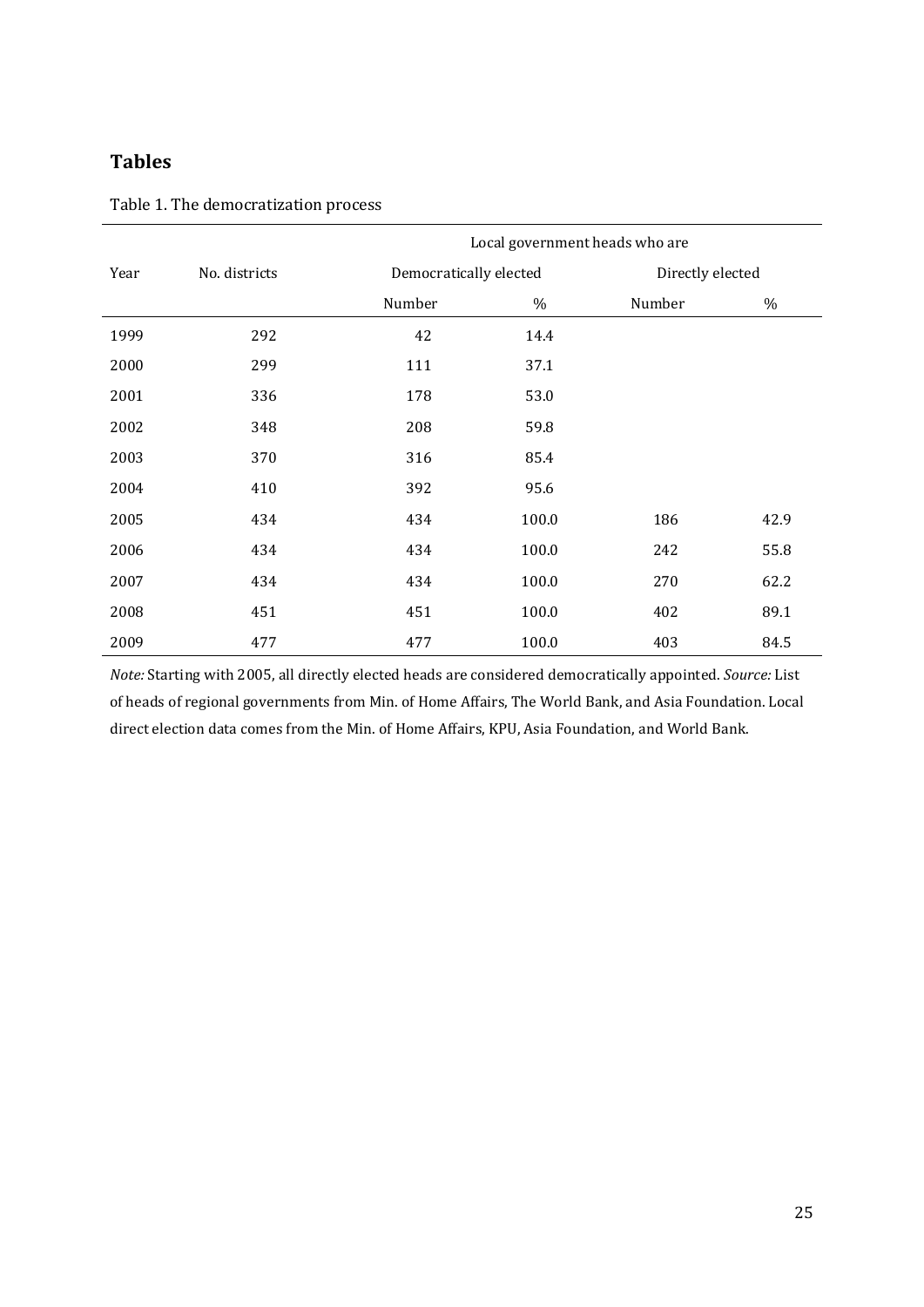# <span id="page-27-0"></span>Table 2. Descriptive statistics

|                                             | Mean   | Std. Dev. | Min          | Max          |
|---------------------------------------------|--------|-----------|--------------|--------------|
| In Dev. Exp. (p.c.) on education            | 9.413  | 1.318     | 4.252        | 13.746       |
| In Dev. Exp. (p.c.) on health               | 8.522  | 1.661     | 2.780        | 14.762       |
| In Dev. Exp. (p.c.) on infrastructure       | 10.281 | 1.438     | 2.451        | 15.664       |
| PI level in education                       | 0.000  | 1.000     | $-2.197$     | 9.403        |
| PI level in health                          | 0.000  | 1.000     | $-1.927$     | 7.764        |
| PI level in infrastructure                  | 0.000  | 1.000     | $-2.508$     | 1.373        |
| Decentralization (DEC)                      | 0.529  | 0.499     | $\theta$     | $\mathbf{1}$ |
| Democratically elected head (DEM)           | 0.485  | 0.500     | $\theta$     | $\mathbf{1}$ |
| Directly elected head (DIR)                 | 0.131  | 0.337     | $\mathbf{0}$ | $\mathbf{1}$ |
| In Fiscal revenue p.c.                      | 12.532 | 1.240     | 9.479        | 16.142       |
| In Real GRDP p.c.                           | 15.248 | 0.619     | 12.432       | 18.197       |
| Urbanization rate                           | 0.387  | 0.316     | 0.006        | $\mathbf{1}$ |
| In Dev. Exp. p.c. (prov.) on education      | 8.049  | 1.180     | 5.602        | 12.612       |
| In Dev. Exp. p.c. (prov.) on health         | 7.596  | 1.451     | $-0.168$     | 12.878       |
| In Dev. Exp. p.c. (prov.) on infrastructure | 9.267  | 1.082     | 6.433        | 13.409       |
| Splitting districts                         | 0.075  | 0.263     | $\theta$     | $\mathbf{1}$ |
| Crisis years (1998-1999)                    | 0.132  | 0.339     | $\mathbf{0}$ | $\mathbf{1}$ |

*Note:* Number of observations is 3707 for 271 local governments.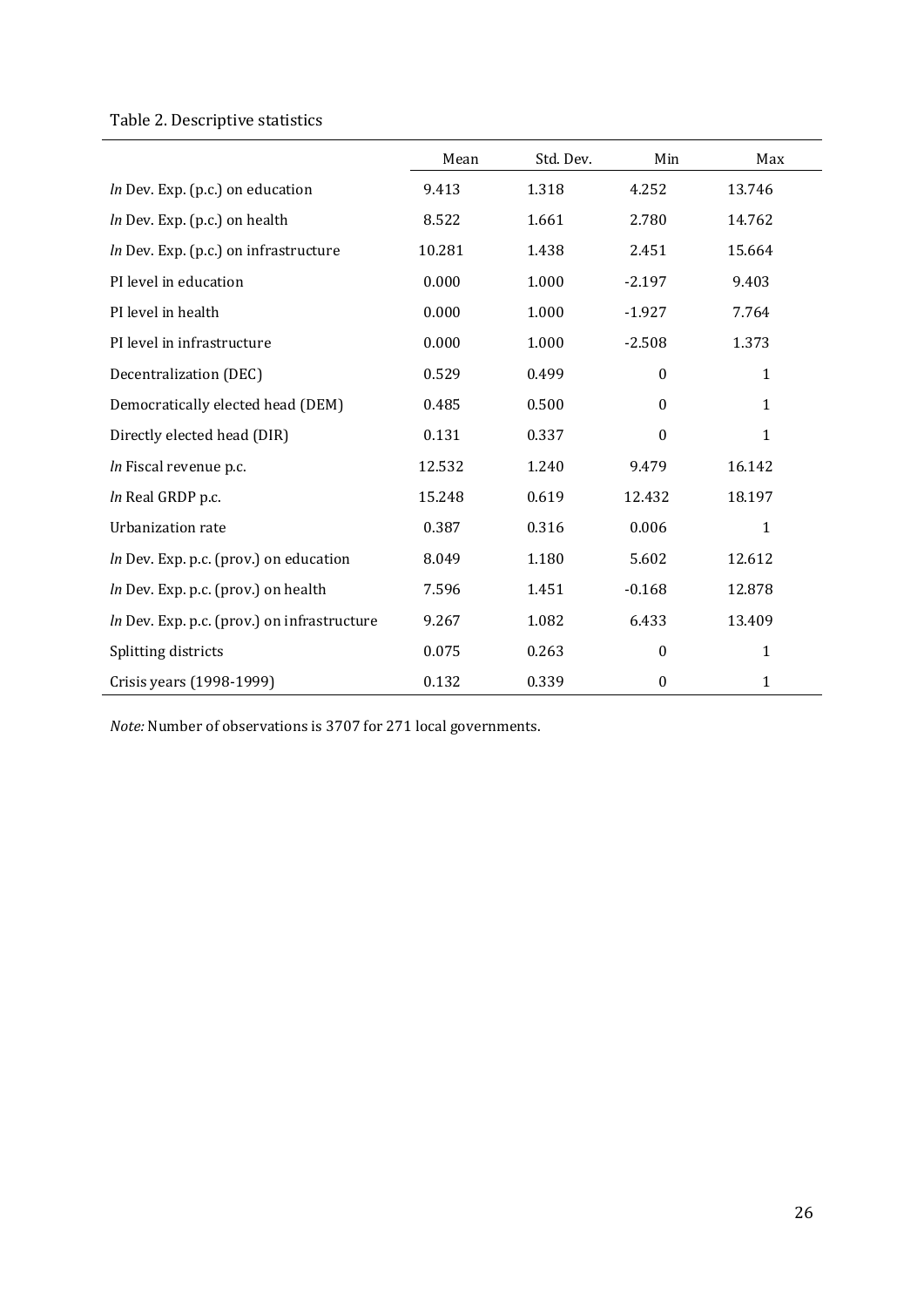| Dependent               | In Development expenditures (p.c.) on |            |            |            |            |                |  |
|-------------------------|---------------------------------------|------------|------------|------------|------------|----------------|--|
|                         | Education                             |            |            | Health     |            | Infrastructure |  |
|                         | (1)                                   | (2)        | (3)        | (4)        | (5)        | (6)            |  |
| PI level $(t-1)$        | $-0.024$                              | $-0.028$   | 0.002      | $-0.013$   | $-0.101$   | $-0.107$       |  |
|                         | (0.023)                               | (0.022)    | (0.033)    | (0.033)    | (0.066)    | (0.066)        |  |
| Decentralization        | 2.888***                              | 0.207      | $3.831***$ | $0.910***$ | 2.718***   | $-0.213$       |  |
|                         | (0.127)                               | (0.273)    | (0.137)    | (0.288)    | (0.151)    | (0.258)        |  |
| In Fiscal revenue p.c.  |                                       | $0.846***$ |            | $0.922***$ |            | $0.946***$     |  |
|                         |                                       | (0.078)    |            | (0.087)    |            | (0.074)        |  |
| In Real GRDP p.c.       | $0.137*$                              | 0.016      | $0.255**$  | 0.123      | $0.318***$ | $0.177**$      |  |
|                         | (0.076)                               | (0.080)    | (0.107)    | (0.106)    | (0.086)    | (0.072)        |  |
| Urbanization rate       | $-0.374$                              | $-0.494**$ | $-0.091$   | $-0.222$   | $-0.086$   | $-0.200$       |  |
|                         | (0.261)                               | (0.244)    | (0.248)    | (0.238)    | (0.242)    | (0.234)        |  |
| In Sectoral development | $0.045*$                              | 0.033      | 0.029      | 0.020      | $0.206***$ | $0.167***$     |  |
| exp. p.c. (prov.)       | (0.023)                               | (0.023)    | (0.023)    | (0.022)    | (0.042)    | (0.040)        |  |
| Splitting districts     | $0.362***$                            | $0.173***$ | $0.249***$ | 0.044      | $0.530***$ | $0.320***$     |  |
|                         | (0.066)                               | (0.061)    | (0.069)    | (0.065)    | (0.064)    | (0.055)        |  |
| Time effects            | Yes                                   | Yes        | Yes        | Yes        | Yes        | Yes            |  |

<span id="page-28-0"></span>Table 3. Decentralization and development expenditures (SUR FE panel results)

*Notes:* The number of observations is 3707 for 271 districts. All models are estimated by SUR fixed effects panel data models (by GLS). PI (public infrastructure) is measured by standardized indicators of junior high schools to school aged children, health clinics to inhabitants, and the share of villages with paved roads. Robust standard errors, clustered at the district level, are reported in parentheses. \*\*\*,\*\*,\* denote significance at the 1, 5, and 10% level.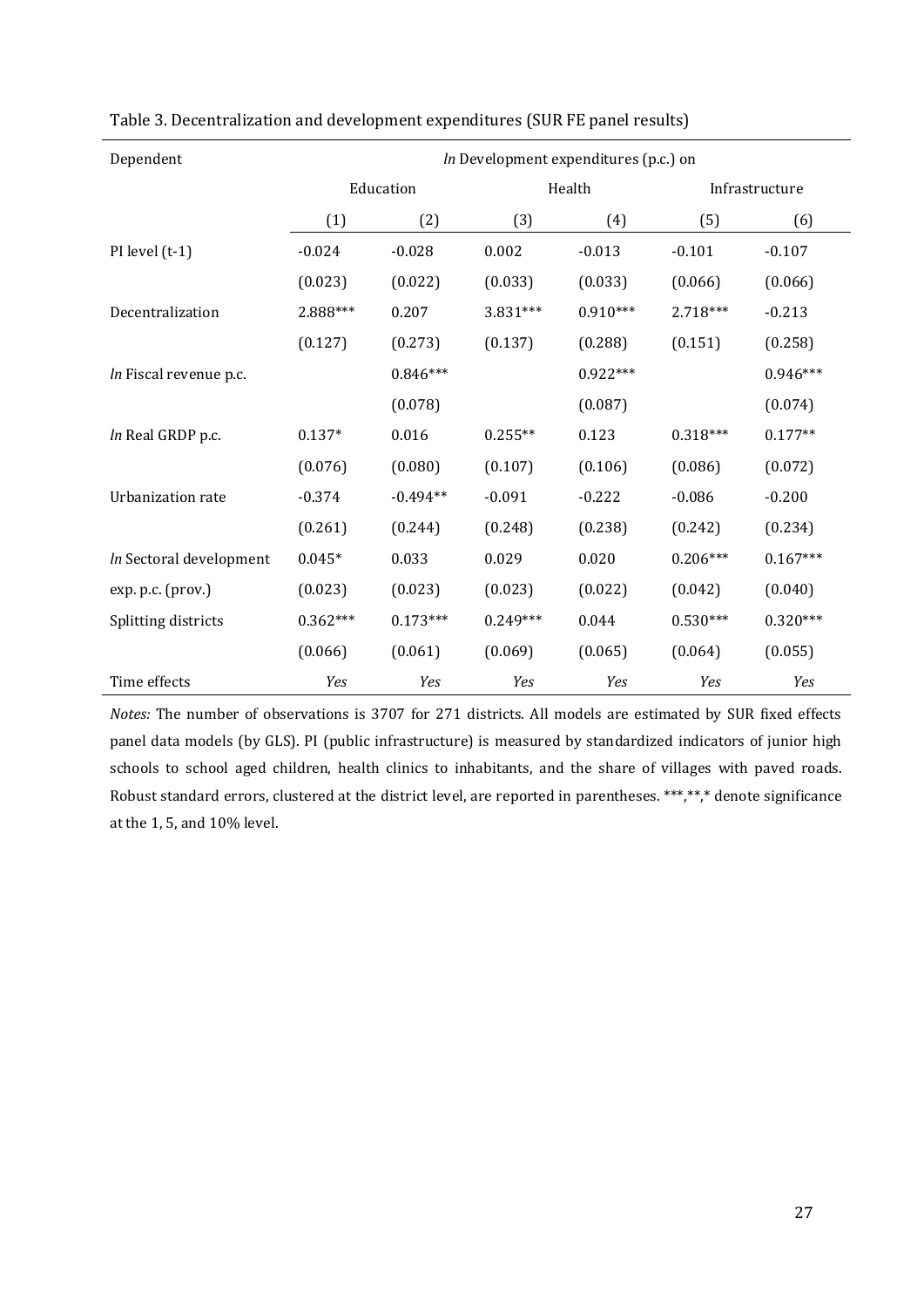| Dependent                     | In Development expenditures (p.c.) on |             |            |             |                |            |  |  |
|-------------------------------|---------------------------------------|-------------|------------|-------------|----------------|------------|--|--|
|                               | Education                             |             |            | Health      | Infrastructure |            |  |  |
|                               | (1)                                   | (2)         | (3)        | (4)         | (5)            | (6)        |  |  |
| PI level $(t-1)$              | $-0.036$                              | 0.014       | 0.032      | $0.076**$   | $-0.070$       | $-0.068$   |  |  |
|                               | (0.023)                               | (0.021)     | (0.039)    | (0.036)     | (0.067)        | (0.067)    |  |  |
| Decentralization              | 0.203                                 | $-4.853***$ | $0.958***$ | $-3.026***$ | $-0.206$       | $-1.703**$ |  |  |
|                               | (0.274)                               | (0.917)     | (0.287)    | (0.962)     | (0.260)        | (0.847)    |  |  |
| In Fiscal revenue p.c.        | $0.844***$                            | $0.744***$  | $0.913***$ | $0.815***$  | $0.943***$     | $0.910***$ |  |  |
|                               | (0.078)                               | (0.069)     | (0.086)    | (0.088)     | (0.074)        | (0.076)    |  |  |
| Decentralization X            |                                       | $0.388***$  |            | $0.309***$  |                | $0.114*$   |  |  |
| <i>In</i> Fiscal revenue p.c. |                                       | (0.064)     |            | (0.071)     |                | (0.063)    |  |  |
| Decentralization X            | 0.016                                 | $-0.071***$ | $-0.068**$ | $-0.142***$ | $-0.058*$      | $-0.055*$  |  |  |
| PI level $(t-1)$              | (0.022)                               | (0.024)     | (0.031)    | (0.033)     | (0.034)        | (0.033)    |  |  |
| Time effects                  | Yes                                   | Yes         | Yes        | Yes         | Yes            | Yes        |  |  |
| Further controls              | Yes                                   | Yes         | Yes        | Yes         | Yes            | Yes        |  |  |

<span id="page-29-0"></span>Table 4. Decentralization and relationship between expenditures and public infrastructure levels (SUR FE panel results)

*Notes:* The number of observations is 3707 for 271 districts. All models are estimated by SUR fixed effects panel data models (by GLS). PI (public infrastructure) is measured by standardized indicators of junior high schools to school aged children, health clinics to inhabitants, and the share of villages with paved roads. Further controls include *ln* Real GRDP p.c., Urbanization rate, *ln* Sectoral development exp. p.c. (prov.), and an indicator for district splits (cf. Table 3). Robust standard errors, clustered at the district level, are reported in parentheses. \*\*\*,\*\*,\* denote significance at the 1, 5, and 10% level.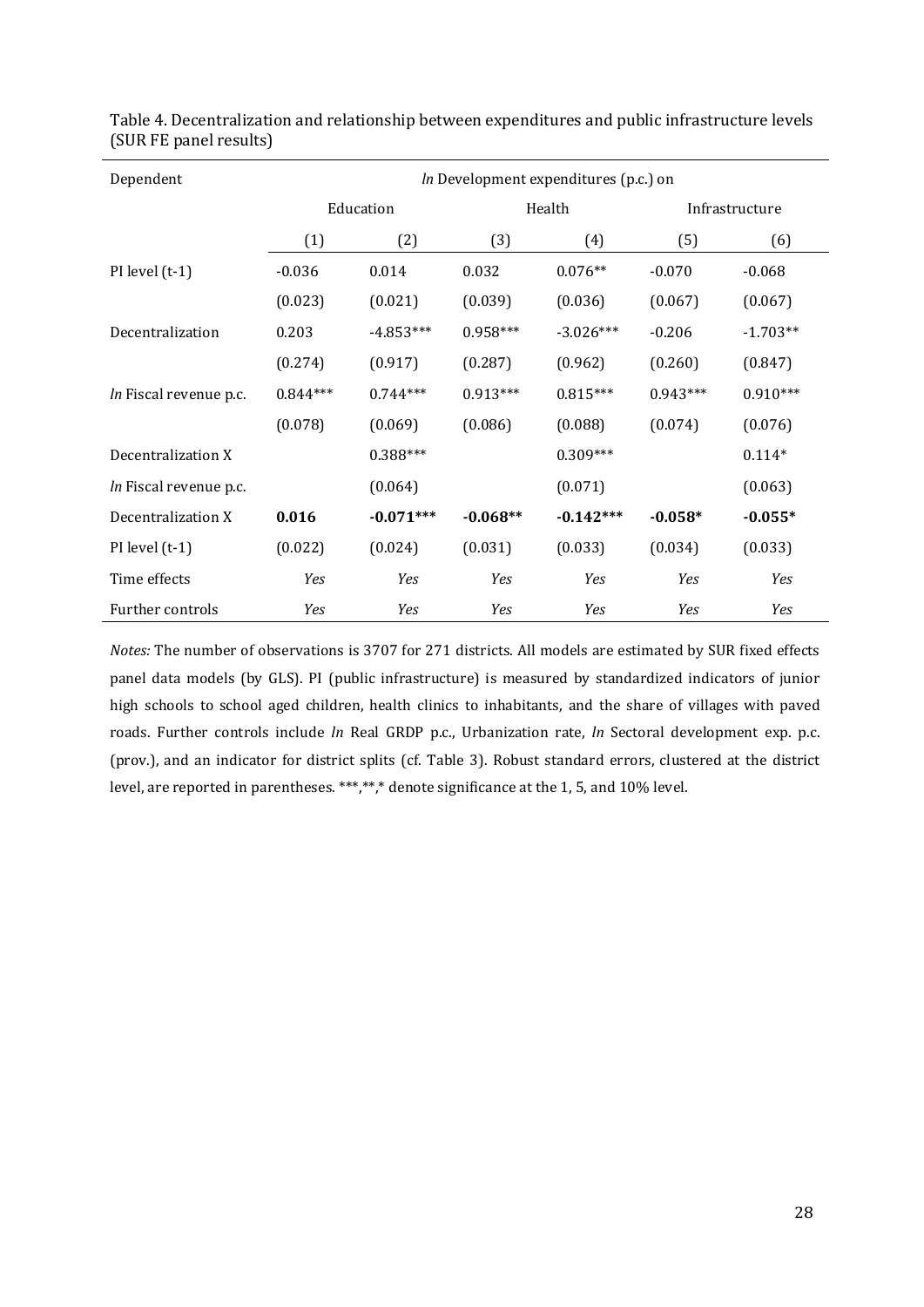| Dependent              |             | In Development expenditures (p.c.) on |             |             |                |            |
|------------------------|-------------|---------------------------------------|-------------|-------------|----------------|------------|
|                        |             | Education                             | Health      |             | Infrastructure |            |
|                        | (1)         | (2)                                   | (3)         | (4)         | (5)            | (6)        |
| PI Level (t-1)         | 0.006       | 0.007                                 | $0.075**$   | $0.082**$   | $-0.068$       | $-0.070$   |
|                        | (0.022)     | (0.022)                               | (0.036)     | (0.036)     | (0.068)        | (0.067)    |
| Decentralization       | $-4.845***$ | $-4.846***$                           | $-3.035***$ | $-3.016***$ | $-1.699**$     | $-1.680**$ |
|                        | (0.918)     | (0.921)                               | (0.972)     | (0.975)     | (0.852)        | (0.851)    |
| In Fiscal revenue p.c. | $0.744***$  | $0.743***$                            | $0.814***$  | $0.802***$  | $0.910***$     | $0.908***$ |
|                        | (0.069)     | (0.069)                               | (0.088)     | (0.087)     | (0.076)        | (0.077)    |
| Decentralization X     | $0.386***$  | $0.386***$                            | $0.308***$  | $0.309***$  | $0.114*$       | $0.114*$   |
| In Fiscal revenue p.c. | (0.064)     | (0.064)                               | (0.071)     | (0.071)     | (0.063)        | (0.062)    |
| Decentralization X     | $-0.125***$ | $-0.130**$                            | $-0.167***$ | $-0.211***$ | $-0.048$       | $-0.029$   |
| PI Level (t-1)         | (0.041)     | (0.059)                               | (0.055)     | (0.067)     | (0.035)        | (0.043)    |
| Democratic head        | 0.027       | 0.034                                 | 0.028       | $-0.013$    | $-0.001$       | 0.058      |
|                        | (0.048)     | (0.068)                               | (0.055)     | (0.105)     | (0.046)        | (0.073)    |
| Democratic head X      | 0.069       | 0.057                                 | 0.031       | $-0.065$    | $-0.009$       | 0.038      |
| PI Level (t-1)         | (0.044)     | (0.038)                               | (0.047)     | (0.071)     | (0.034)        | (0.041)    |
| Decentralization X     |             | $-0.009$                              |             | 0.058       |                | $-0.074$   |
| Democratic head        |             | (0.089)                               |             | (0.116)     |                | (0.087)    |
| Dec. X Democr. X       |             | 0.017                                 |             | 0.139       |                | $-0.067$   |
| PI Level (t-1)         |             | (0.071)                               |             | (0.093)     |                | (0.059)    |
| Further controls       | Yes         | Yes                                   | Yes         | Yes         | Yes            | Yes        |

<span id="page-30-0"></span>Table 5. The impact of democratically elected local heads on local public investment (SUR FE panel results)

*Notes:* The number of observations is 3707 for 271 districts. All models are estimated by SUR fixed effects panel data models (by GLS). PI (public infrastructure) is measured by standardized indicators of junior high schools to school aged children, health clinics to inhabitants, and the share of villages with paved roads. Further controls include a set of time fixed effects, *ln* Real GRDP p.c., Urbanization rate, *ln* Sectoral development exp. p.c., (prov.), and district split indicators (cf. Table 3). Robust standard errors, clustered at the district level, are reported in parentheses. \*\*\*,\*\*,\* denote significance at the 1, 5, and 10% level.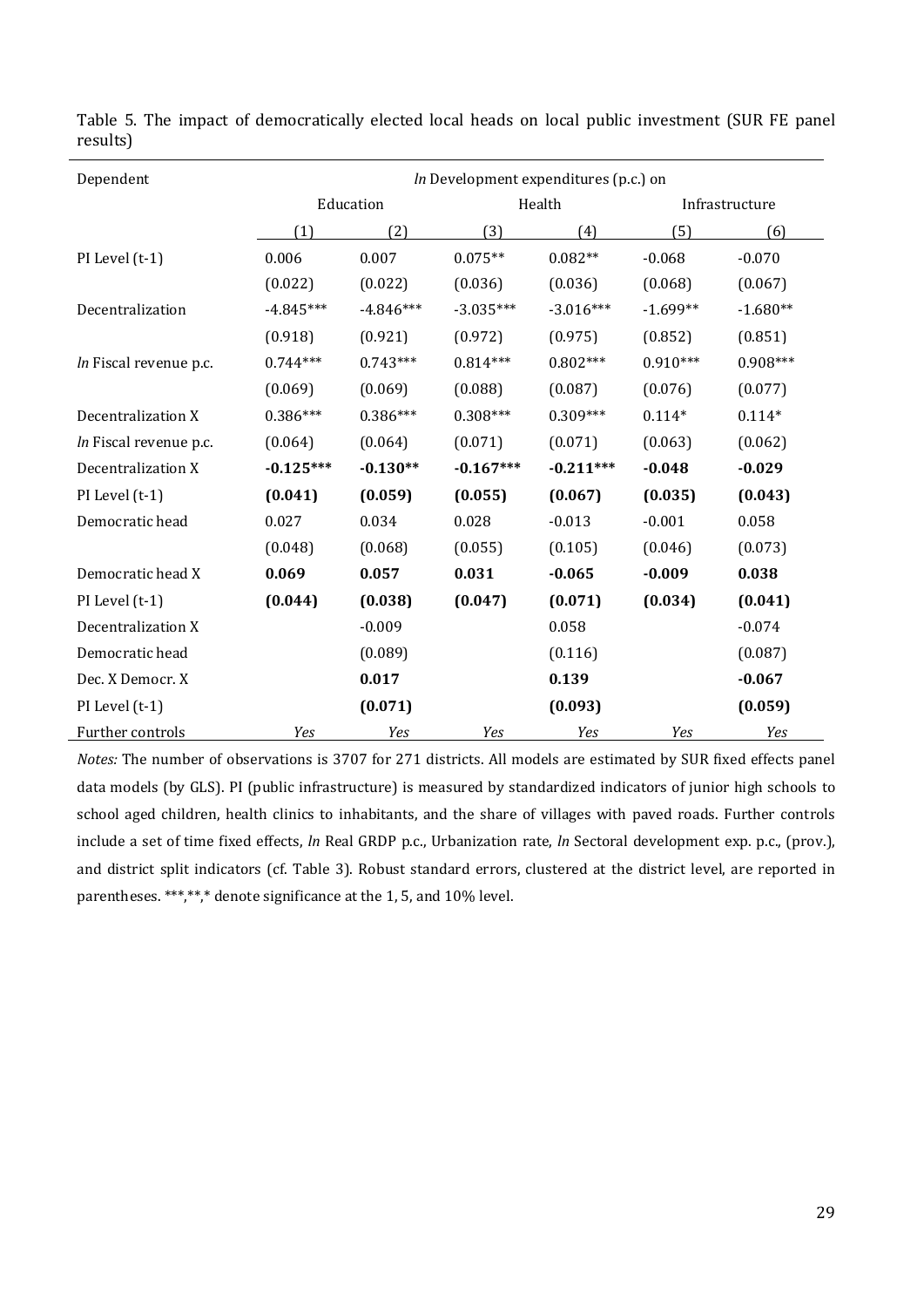| Dependent               |             | In Development expenditures (p.c.) on |             |             |                |            |  |
|-------------------------|-------------|---------------------------------------|-------------|-------------|----------------|------------|--|
|                         | Education   |                                       | Health      |             | Infrastructure |            |  |
|                         | (1)         | (2)                                   | (3)         | (4)         | (5)            | (6)        |  |
| PI Level (t-1)          | 0.005       | 0.012                                 | $0.077**$   | $0.078**$   | $-0.071$       | $-0.072$   |  |
|                         | (0.022)     | (0.021)                               | (0.036)     | (0.036)     | (0.067)        | (0.067)    |  |
| Decentralization        | $-4.780***$ | $-4.796***$                           | $-2.932***$ | $-2.900***$ | $-1.665**$     | $-1.675**$ |  |
|                         | (0.903)     | (0.902)                               | (0.970)     | (0.961)     | (0.845)        | (0.839)    |  |
| In Fiscal revenue p.c.  | $0.741***$  | $0.740***$                            | $0.806***$  | $0.806***$  | 0.909***       | $0.909***$ |  |
|                         | (0.068)     | (0.068)                               | (0.088)     | (0.088)     | (0.076)        | (0.076)    |  |
| Decentralization X      | $0.386***$  | $0.389***$                            | $0.302***$  | $0.302***$  | $0.115*$       | $0.115*$   |  |
| In Fiscal revenue p.c.  | (0.064)     | (0.064)                               | (0.072)     | (0.071)     | (0.062)        | (0.062)    |  |
| Decentralization X      | $-0.128***$ | $-0.078***$                           | $-0.173***$ | $-0.156***$ | $-0.051$       | $-0.060$   |  |
| PI Level (t-1)          | (0.042)     | (0.026)                               | (0.056)     | (0.034)     | (0.037)        | (0.037)    |  |
| Democratic head         | 0.021       |                                       | 0.030       |             | $-0.006$       |            |  |
|                         | (0.048)     |                                       | (0.055)     |             | (0.046)        |            |  |
| Democratic head X       | 0.067       |                                       | 0.021       |             | $-0.012$       |            |  |
| PI Level (t-1)          | (0.043)     |                                       | (0.047)     |             | (0.035)        |            |  |
| Directly elected head   | $-0.069$    | $-0.072$                              | 0.014       | 0.010       | $-0.053$       | $-0.051$   |  |
|                         | (0.075)     | (0.076)                               | (0.050)     | (0.050)     | (0.071)        | (0.071)    |  |
| Directly elected head X | 0.017       | 0.025                                 | $0.065**$   | $0.068**$   | 0.023          | 0.021      |  |
| PI Level (t-1)          | (0.057)     | (0.057)                               | (0.027)     | (0.028)     | (0.045)        | (0.044)    |  |
| Further controls        | Yes         | Yes                                   | Yes         | Yes         | Yes            | Yes        |  |

Table 6. The impact of directly elected local heads on local public investment (SUR FE panel results)

*Notes:* The number of observations is 3707 for 271 districts. All models are estimated by SUR fixed effects panel data models (by GLS). PI (public infrastructure) is measured by standardized indicators of junior high schools to school aged children, health clinics to inhabitants, and the share of villages with paved roads. Further controls include a set of time fixed effects, *ln* Real GRDP p.c., Urbanization rate, *ln* Sectoral development exp. p.c., (prov.), and district split indicators (cf. Table 3). Robust standard errors, clustered at the district level, are reported in parentheses. \*\*\*,\*\*,\* denote significance at the 1, 5, and 10% level.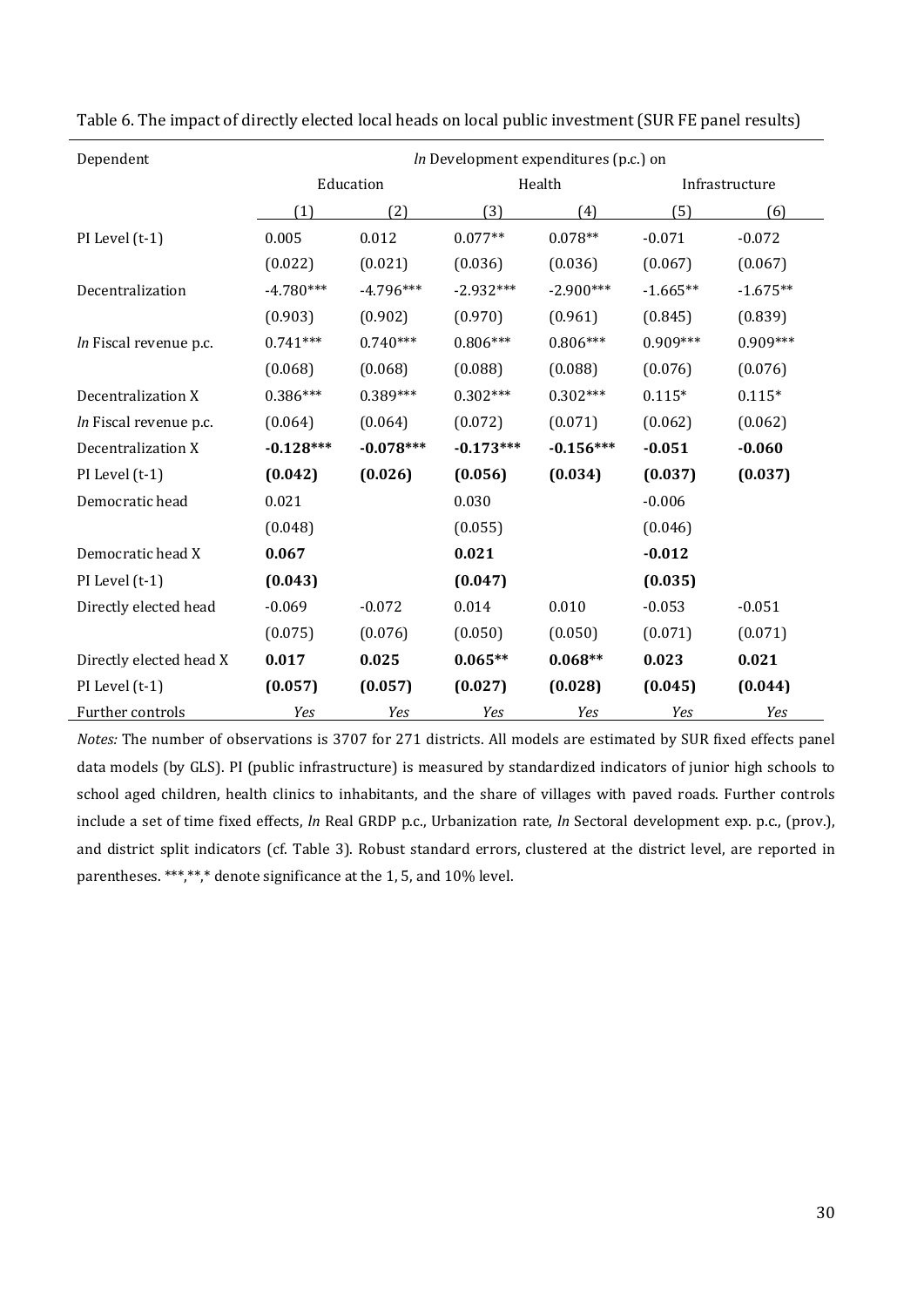| Dependent               |             |             | In Development expenditures (p.c.) on |             |                |             |
|-------------------------|-------------|-------------|---------------------------------------|-------------|----------------|-------------|
|                         | Education   |             | Health                                |             | Infrastructure |             |
|                         | (1)         | (2)         | (3)                                   | (4)         | (5)            | (6)         |
| PI Level (t-1)          | 0.010       | $-0.001$    | 0.048                                 | 0.048       | $-0.070$       | $-0.072$    |
|                         | (0.021)     | (0.022)     | (0.036)                               | (0.037)     | (0.068)        | (0.068)     |
| Decentralization        | $-4.907***$ | $-4.868***$ | $-3.042***$                           | $-2.957***$ | $-1.808**$     | $-1.794**$  |
|                         | (0.920)     | (0.906)     | (0.964)                               | (0.974)     | (0.848)        | (0.851)     |
| In Fiscal revenue p.c.  | $0.747***$  | $0.744***$  | $0.841***$                            | $0.832***$  | $0.908***$     | $0.907***$  |
|                         | (0.070)     | (0.069)     | (0.088)                               | (0.088)     | (0.076)        | (0.076)     |
| Decentralization X      | $0.392***$  | $0.390***$  | $0.306***$                            | $0.299***$  | $0.122*$       | $0.123**$   |
| In Fiscal revenue p.c.  | (0.064)     | (0.064)     | (0.071)                               | (0.072)     | (0.063)        | (0.063)     |
| Crisis indicator        | $-0.484***$ | $-0.541***$ | $-0.841***$                           | $-0.885***$ | $-1.140***$    | $-1.157***$ |
|                         | (0.135)     | (0.164)     | (0.158)                               | (0.196)     | (0.137)        | (0.161)     |
| Crisis indicator X      | $0.023***$  | $0.028***$  | 0.008                                 | 0.013       | $0.033***$     | $0.034***$  |
| In Fiscal revenue p.c.  | (0.007)     | (0.010)     | (0.009)                               | (0.013)     | (0.007)        | (0.010)     |
| Crisis indicator X      | 0.017       | 0.022       | 0.099***                              | $0.100***$  | 0.008          | 0.007       |
| PI Level (t-1)          | (0.020)     | (0.021)     | (0.038)                               | (0.039)     | (0.018)        | (0.019)     |
| Decentralization X      | $-0.065***$ | $-0.123***$ | $-0.112***$                           | $-0.150***$ | $-0.055*$      | $-0.052$    |
| PI Level (t-1)          | (0.025)     | (0.041)     | (0.034)                               | (0.055)     | (0.034)        | (0.037)     |
| Democratic head         |             | 0.035       |                                       | 0.037       |                | 0.011       |
|                         |             | (0.051)     |                                       | (0.059)     |                | (0.049)     |
| Democratic head X       |             | $-0.066$    |                                       | 0.015       |                | $-0.050$    |
| PI Level (t-1)          |             | (0.075)     |                                       | (0.050)     |                | (0.071)     |
| Directly elected head   |             | 0.070       |                                       | 0.031       |                | $-0.012$    |
|                         |             | (0.044)     |                                       | (0.047)     |                | (0.035)     |
| Directly elected head X |             | 0.018       |                                       | $0.064**$   |                | 0.022       |
| PI Level (t-1)          |             | (0.057)     |                                       | (0.027)     |                | (0.045)     |
| Further controls        | Yes         | Yes         | Yes                                   | Yes         | Yes            | <b>Yes</b>  |

<span id="page-32-0"></span>

*Notes:* The number of observations is 3707 for 271 districts. All models are estimated by SUR fixed effects panel data models (by GLS). PI (public infrastructure) is measured by standardized indicators of junior high schools to school aged children, health clinics to inhabitants, and the share of villages with paved roads. Further controls include *ln* Real GRDP p.c., Urbanization rate, and *ln* Sectoral development exp. p.c. (prov.), and a district split indicator (cf. Table 3). Robust standard errors, clustered at the district level, are reported in parentheses. \*\*\*,\*\*,\* denote significance at the 1, 5, and 10% level.